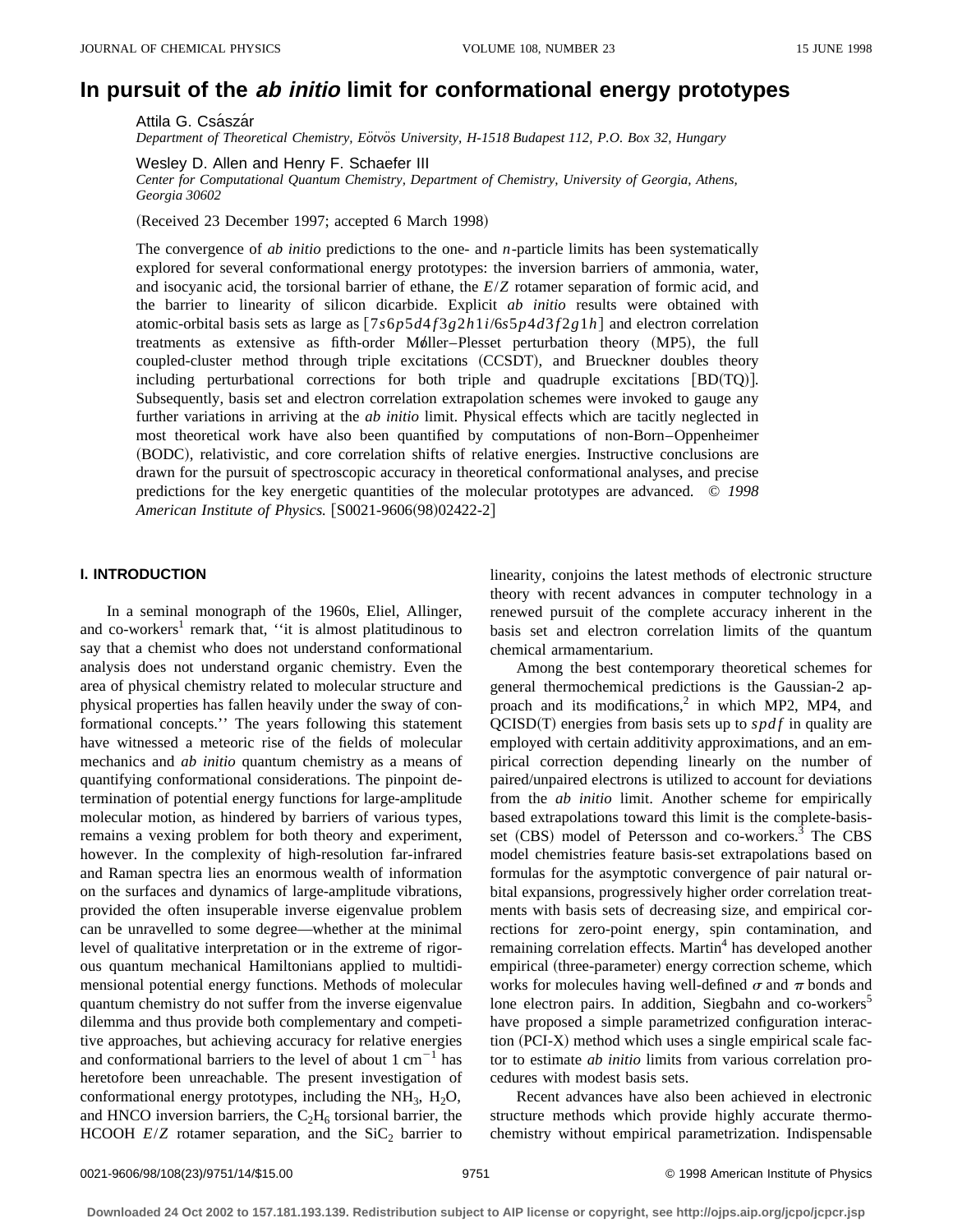for such pursuits is an understanding of the asymptotic behavior of finite-order correlation energies with respect to basis-set augmentation, as examined in the helium-atom archetype by Schwartz<sup>6</sup> in 1962 and by Carroll *et al.*<sup>7</sup> in 1979. The analysis was extended by Kutzelnigg and Morgan<sup>8</sup> in 1992 to second- and third-order energies of all possible twoelectron atoms and also to MP2 energies of arbitrary *n*-electron atoms; in particular, coefficients were derived for the leading terms in the  $(l+1/2)^{-n}$  partial-wave expansion of the atomic correlation energy. Assuming saturation of the radial basis, the contribution to  $E^{(2)}$  from angular momentum *l* decays asymptotically as  $(l+1/2)^{-4}$  for natural parity singlet states, as  $(l+1/2)^{-6}$  for triplet states, and as (*l*  $+1/2$ )<sup>-8</sup> for unnatural parity singlet states.

In molecular environments, systematic approach to oneparticle limits is made possible by the correlation-consistent families of basis sets (cc-pV*X*Z, aug-cc-pV*X*Z, and cc-pCV*X*Z) developed by Dunning and co-workers.<sup>9-12</sup> Several energy extrapolation formulas have been proposed involving the cardinal number  $(X)$  in these series, which also represents the highest spherical harmonic contained in the basis set. The assumption that incremental  $(X \rightarrow X + 1)$  lowerings of the total energy lie in a geometric progression is equivalent to extrapolation via the exponential form of Feller, $^{13}$  viz.,

$$
E = E_{\infty} + ae^{-bX}.
$$
 (1)

While this form appears operative for Hartree–Fock energies, computational evidence indicates that it underestimates correlation energy limits.<sup>14,15</sup> The aforementioned partialwave analyses suggest alternatives, but they rigorously apply only to expansions in which the radial space is first saturated for each *l*, whereas the correlation-consistent basis sets are built up with radial and angular functions simultaneously to achieve an energy lowering balance. With due caution for identifying  $X$  with  $l$ , Helgaker, Klopper, Koch, and Noga<sup>14</sup> have proposed a simple, *integrated* Schwartz expression for extrapolation of correlation energies,

$$
E = E_{\infty} + \frac{b}{X^3},\tag{2}
$$

while Martin<sup>15</sup> has chosen a phenomenological inversepower form for first-row species,

$$
E = E_{\infty} + \frac{a}{(X + 1/2)^4} + \frac{b}{(X + 1/2)^6},
$$
\n(3)

termed Schwartz4 ( $b=0$ ) or Schwartz6 ( $b\neq0$ ).

Schemes for performing *n*-particle extrapolations to the full configuration interaction limit also abound. Most pertinent here are two formulas $16,17$  for the total basis-set correlation energy ( $\varepsilon_{\text{corr}}$ ) involving the *n*th-order terms ( $\varepsilon_n$ ) of the Møller–Plesset (MP) perturbation series

$$
\varepsilon_{\text{corr}} = \frac{\varepsilon_2 + \varepsilon_3}{1 - \varepsilon_4 / \varepsilon_2},\tag{4}
$$

and the shifted  $[2,1]$  Padé approximant

$$
\varepsilon_{\text{corr}} = \frac{\varepsilon_2^2(\varepsilon_4 - \varepsilon_5) + 2\varepsilon_2\varepsilon_3(\varepsilon_4 - \varepsilon_3) + \varepsilon_3^2(\varepsilon_2 - \varepsilon_3)}{(\varepsilon_2 - \varepsilon_3)(\varepsilon_4 - \varepsilon_5) - (\varepsilon_4 - \varepsilon_3)^2},
$$
 (5)

which is based on the rational extrapolation

$$
\varepsilon_2 + \lambda \varepsilon_3 + \lambda^2 \varepsilon_4 + \lambda^3 \varepsilon_5 + \dots \approx \frac{a_0 + a_1 \lambda}{1 + b_1 \lambda + b_2 \lambda^2}.
$$
 (6)

Both schemes have been subjected to limited testing.<sup>18–20</sup> The first formula only requires energies through fourth order, but in our experience it frequently underestimates higherorder contributions to relative energies. If fifth-order energies can be obtained, Eq.  $(5)$  appears to be a much better estimator of the full CI limit, albeit less accurate than schemes which include both sixth-order energies and different formulas for monotonic vs. oscillatory series. $^{20}$  Of course, the alternative concept of combining explicit CI computations with perturbation theory by means of a variable threshold for configuration selection is well established.<sup>21-24</sup> The efficacious convergence/extrapolation to the full configuration interaction limit via a series of CI-PT computations of diminishing threshold has been amply demonstrated in several recent studies.<sup>13,25-27</sup> Finally, the most theoretically sound approach to pinpointing *ab initio* limits is probably provided by  $R12^{28}$  or Gaussian geminal<sup>29,30</sup> methods, which effectively deal with the electron–electron cusp problem by employing wave functions depending explicitly on interelectronic distances.

In the present research, the dual extrapolation of relative energy predictions to the one- and *n*-particle *ab initio* limits is performed within the focal-point scheme of Allen and  $\frac{1}{2}$ co-workers,<sup>31–35</sup> whose characteristics generally include: (a) use of a family of basis sets which systematically approaches completeness (e.g., the cc-pV*XZ*, aug-cc-pV*XZ*, and cc-pCV*XZ* sets); (b) application of low levels of theory with prodigious basis sets (typically direct RHF and MP2 computations with several hundred basis functions); (c) higherorder valence correlation treatments  $[CCSDT, CCSD(T)],$  $BD(TQ)$ , MP4, and MP5 $\vert$  with the largest possible basis sets; ~d! layout of a two-dimensional extrapolation grid based on an assumed additivity of correlation *increments* to the energy difference of concern; and (e) eschewal of empirical corrections. Previous focal-point work $32$  and numerous other theoretical studies have shown that even in systems without particularly heavy atoms, account may also be needed for core correlation<sup>32,36–39</sup> and relativistic phenomena,<sup>40–44</sup> as well as the Born–Oppenheimer diagonal correction (BODC).<sup>45,46</sup> Therefore, auxiliary shifts for these effects have been appended here to valence focal-point analyses not only to ensure the highest possible accuracy but also to enhance our understanding of their manifestations for conformational energy prototypes.

# **II. COMPUTATIONAL METHODS**

Because the (aug)-cc-p(C)VXZ correlation-consistent families of basis sets<sup>9–12</sup> approach completeness in a very systematic fashion, they were employed in the focal-point extrapolations of the present study. Specifically, the cc-pV*X*Z  $(X=2-6)$ , aug-cc-pV*X*Z  $(X=3-5)$ , and cc-pCV*XZ*  $(X=2-4)$  basis sets were utilized, whose contracted Gaussian orbitals for the  $[(C,N,O)/H]$  atoms range as  $[3s2p1d/2s1p] \rightarrow [7s6p5d4f3g2h1i/6s5p4d3f2g1h],$ 

**Downloaded 24 Oct 2002 to 157.181.193.139. Redistribution subject to AIP license or copyright, see http://ojps.aip.org/jcpo/jcpcr.jsp**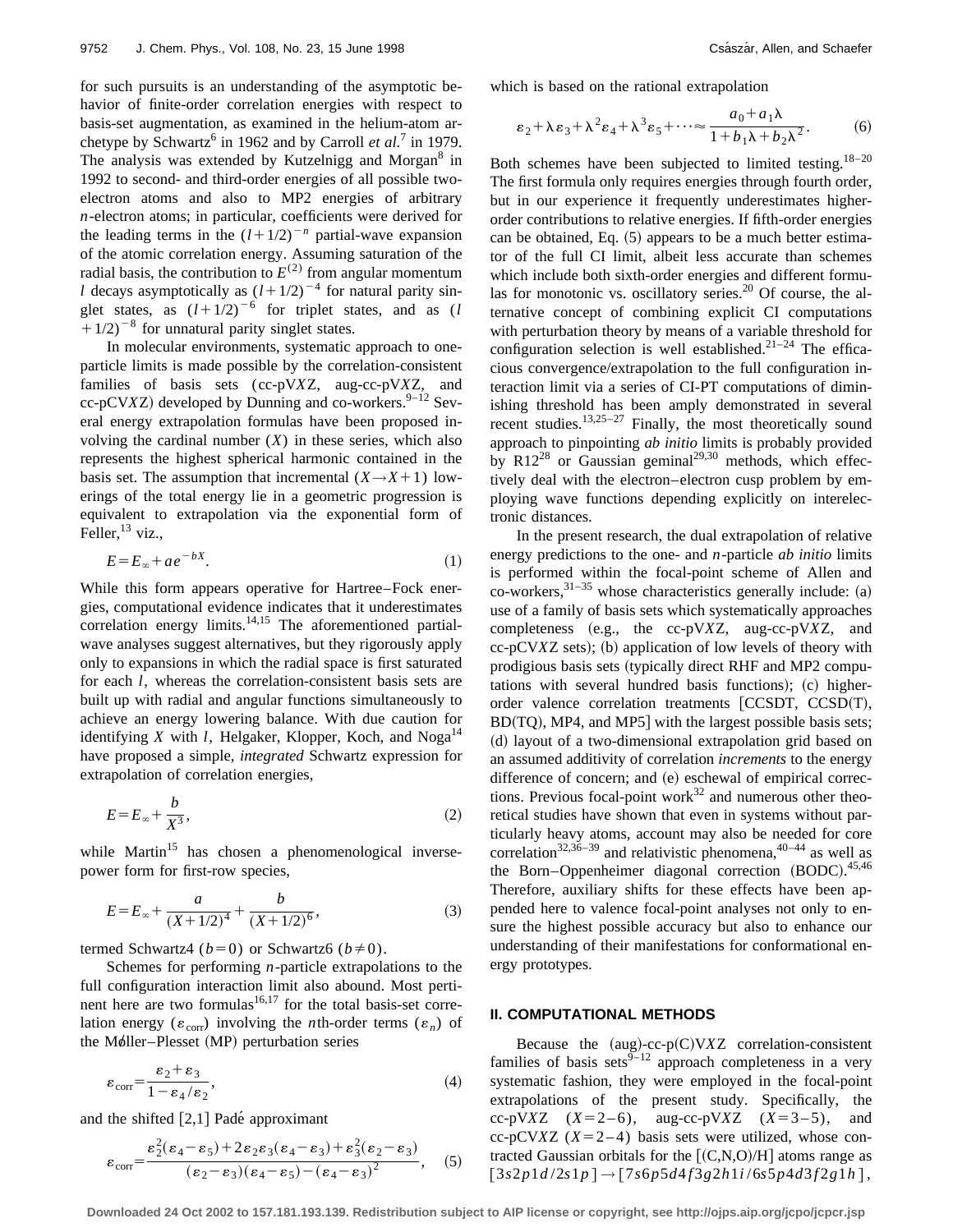$[5s4p3d2f/4s3p2d] \rightarrow [7s6p5d4f3g2h/6s5p4d3f2g],$ and  $\lceil 4s3p1d/2s1p \rceil \rightarrow \lceil 8s7p5d3f1g/4s3p2d1f \rceil$ , respectively. In the (aug) extension of each cc-pV*XZ* basis, diffuse  $[1s1p1d...1Y<sub>X</sub>/1s1p...1Y<sub>X-1</sub>]$  sets, involving spherical harmonics  $(Y_l)$  with angular momentum quantum numbers as large as  $l = X$ , are appended for the description of molecular properties and spatially extended charge distributions, whereas the corresponding (C) augmentation includes tight  $[(X-1)s, (X-1)p, (X-2)d, ... 2Y_{X-2}, 1Y_{X-1}]$  sets for the heavy atoms with polarization functions through  $l = X$  $-1$  for the recovery of core correlation. In selected cases, a hybrid set denoted  $cc$ -pVTZ/DZ and constructed as  $[cc$  $pVTZ/cc-pVDZ$  for  $[(C,N,O)/H]$  was employed to decrease the size of the molecular one-particle basis in higher-order correlation treatments. The effect of this compromise on relative energies was found to be insignificant. Several extrapolation schemes were investigated for the estimation of total energies at the complete basis set limit, but the final predictions involved the fitting of  $(X=4, 5, 6)$  sets of cc-pV*X*Z RHF and MP2 energies to the functional forms of Eqs.  $(1)$  and  $(2)$ , respectively.

Reference electronic wave functions were generally determined by the single-configuration restricted Hartree–Fock  $(RHF)$  method.<sup>47,48</sup> Dynamical electron correlation was accounted for by Møller–Plesset perturbation theory from second through fifth order  $(MP2-MP5)$ ,  $48-50$  or by the coupledcluster  $(\overrightarrow{CC})$  method<sup>51</sup> including all single and double  $(CCSD)^{51,52}$  and in cases triple excitations  $(CCSDT)$ .<sup>53</sup> For all molecules the CCSD(T) method,<sup>54</sup> which includes a perturbative term  $[(T)]$  for connected triple excitations, was also employed. Finally, for the HNCO molecule, agreement with extrapolated MP*n* results was improved by extending the coupled-cluster approach past the  $(T)$  augmentation, as provided by the Brueckner doubles  $(BD)$  method<sup>55</sup> with perturbational estimates for both connected triple and quadruple excitations  $[BD(TQ)]^{.50}$  For valence focal-point correlation energy computations, the 1*s* core orbitals of the carbon, nitrogen, and oxygen atoms were excluded from the active space, while no virtual orbitals were frozen. Core correlation effects were then determined by means of all-electron treatments with the cc-pCV*X*Z basis sets. Extrapolation of the MPn series<sup>17–20</sup> was performed via shifted [2,1] Padé approximants  $[Eq. (5)]$  when fifth-order energies were available. The program packages PSI,<sup>56</sup> GAUSSIAN94,<sup>57</sup> and ACESII<sup>58</sup> were used for the electronic structure computations.

Analytic gradient techniques<sup>59</sup> were utilized to obtain optimum geometric structures at the cc-pVTZ or aug-cc $pVTZ$  unfrozen-core  $CCSD(T)$  level of theory, as specified in the footnotes of the data tables to follow. These structures were adopted for all electronic computations involved in the valence focal-point analyses and the auxiliary BODC, relativistic, and core correlation corrections. Comparison of the reference theoretical structures with available empirical  $r_e$ and  $r_m^{\rho}$  parameters for NH<sub>3</sub>,<sup>60</sup> H<sub>2</sub>O,<sup>61</sup> HNCO,<sup>62</sup> C<sub>2</sub>H<sub>6</sub>,<sup>61</sup> and  $HCOOH<sup>61</sup>$  reveals average discrepancies of only 0.002 Å and 0.08° for the bond distances and angles, excluding the questionable case of *r*(C–H) for formic acid.

Relativistic effects were gauged by first-order perturbation theory applied to the one-electron mass-velocity and



FIG. 1. The cc-pV*X*Z series of RHF and MP2 total energies for the *Z* conformer of formic acid determined at the unfrozen-core cc-pVTZ  $CCSD(T)$  optimum structure (Table V, footnote a). The solid lines result from fits of the  $(X=2-6)$  RHF total energies and the  $(X=4-6)$  MP2 correlation energies to Eqs.  $(1)$  and  $(2)$  of the text, respectively.

Darwin terms,<sup>40</sup> as implemented for Hartree–Fock and correlated wave functions within the ACESII program system.44,58 Computation of the Born–Oppenheimer diagonal correction (BODC) for potential energy surfaces was performed at the Hartree–Fock level within the formalism of Handy, Yamaguchi, and Schaefer<sup>45</sup> and by means of the BORN program operating within the PSI package.<sup>56</sup>

# **III. RESULTS AND DISCUSSION**

The valence focal-point analyses for the inversion barriers in NH<sub>3</sub>, H<sub>2</sub>O, and HNCO, the torsional barrier in C<sub>2</sub>H<sub>6</sub>, and the *E*/*Z* isomerization energy in HCOOH are presented in Tables I–V, in order. The absolute total energies from which the relative energies derive are too extensive to be listed here but may be obtained from the authors upon request. Figure 1 is a representative plot of  $(X=2-6)$ cc-pV*X*Z RHF and MP2 total energies, as computed for the lowest-energy (*Z*) conformer of formic acid. Auxiliary non-Born–Oppenheimer (BODC), relativistic, and core correlation shifts for the conformational energy prototypes are collected in Table VI. The results in these tables push the *ab initio* envelope well beyond the usual criterion for chemical accuracy (1 kcal mol<sup>-1</sup>) and provide lessons in the pursuit of spectroscopic accuracy  $(1 \text{ cm}^{-1})$  by traditional electronic structure methods.

# **A. The inversion barrier of ammonia**

Myriad empirical and theoretical studies $32,39,63-78$  have addressed the inversion barrier associated with the  $\nu_2$  umbrella mode in ammonia. The earliest experimental attempts employed models where no or limited interaction was permitted between the inversion motion and complementary vibrations. In subsequent work the model potential energy sur-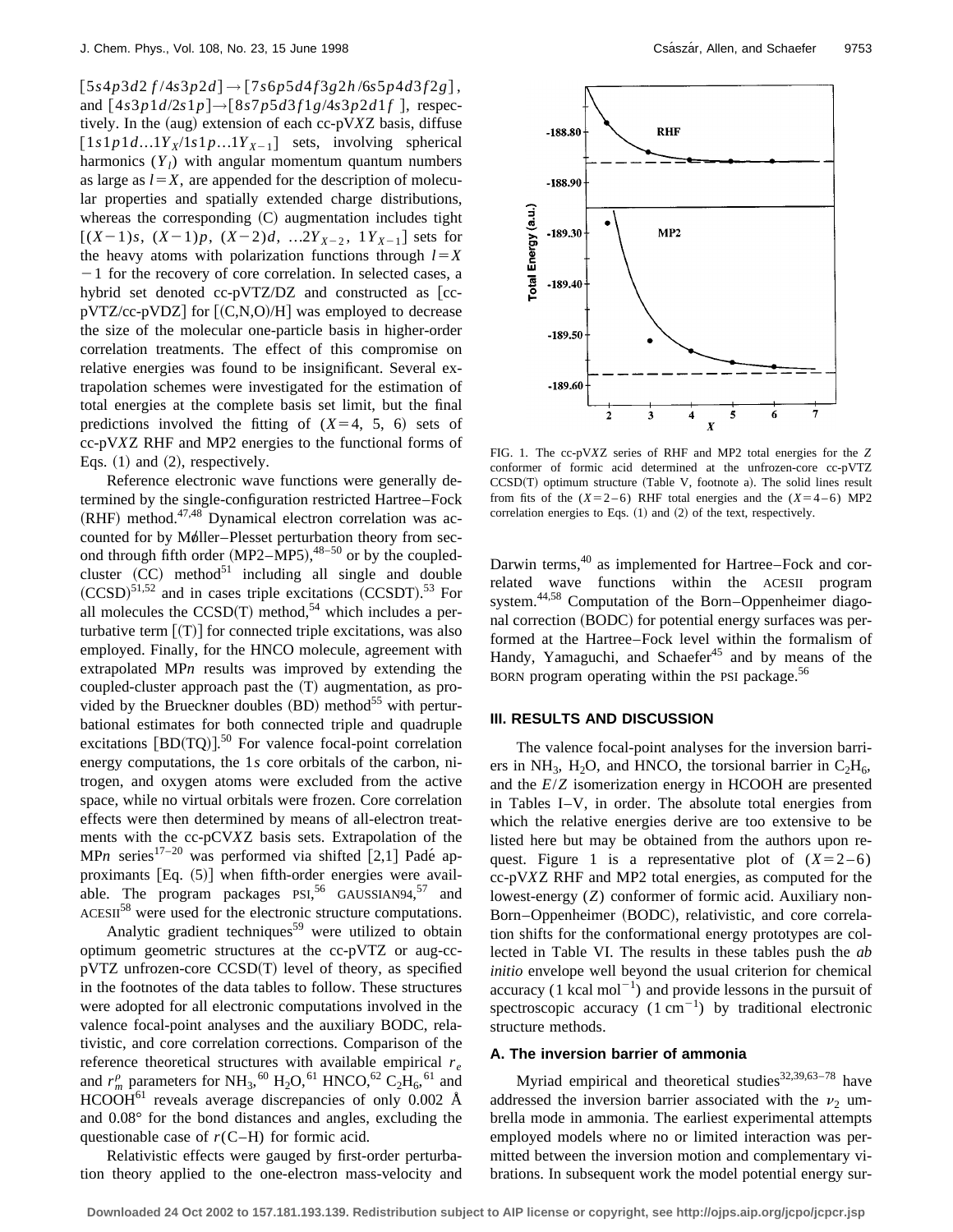TABLE I. Valence focal-point analysis of the inversion barrier ( $\Delta E_e$ , cm<sup>-1</sup>) of ammonia.<sup>a,b</sup>

|                                  |                    |               | Series 1      |               |                                 |               |                        | Series <sub>2</sub> |                                |                    |                                                |
|----------------------------------|--------------------|---------------|---------------|---------------|---------------------------------|---------------|------------------------|---------------------|--------------------------------|--------------------|------------------------------------------------|
|                                  | $\Delta E_c$ (RHF) | $\delta$ MP2] | $\delta$ MP3] | $\delta$ MP4] | $\delta$ MP5]                   | $\delta$ MP∞] | $\Delta E_c(MP\infty)$ |                     | $\delta$ CCSD $\delta$ CCSD(T) |                    | $\delta$ CCSDT $\Delta E$ <sub>s</sub> (CCSDT) |
| cc-pVDZ $(29)^c$                 | 2505               | $+285$        | $+61$         | $+121$        | $-6$                            | $+4$          | 2970                   | $+101$              | $+85$                          | $+5$               | 2981                                           |
| $cc$ -pCVDZ $(33)$               | 2485               | $+311$        | $+56$         | $+123$        | $-9$                            | $+5$          | 2971                   | $+98$               | $+84$                          | $+4$               | 2982                                           |
| cc-pVTZ $(72)^c$                 | 1852               | $+220$        | $+32$         | $+130$        | $-30$                           | $+14$         | 2218                   | $+88$               | $+65$                          | $+1$               | 2226                                           |
| $cc$ -p $CVTZ(85)$               | 1861               | $+219$        | $+32$         | $+133$        | $-32$                           | $+14$         | 2227                   | $+89$               | $+66$                          | $+2$               | 2237                                           |
| aug-cc-pVTZ (115)                | 1647               | $+121$        | $+64$         | $+108$        | $[-30]$                         | $+14$ ]       | $[1924]$               | $+129$              | $+38$                          | $+2$               | 1937                                           |
| $cc-pVQZ(145)$                   | 1737               | $+141$        | $+27$         | $+130$        | $-30$ ]                         | $+14$         | $[2019]$               | $+92$               | $+53$                          | $[+2]$             | $[2025]$                                       |
| $cc-pCVQZ(174)$                  | 1737               | $+138$        | $+28$         | $+130$        | $[-30]$                         | $+14$ ]       | $[2017]$               | $+93$               | $+53$                          | $\lceil +2 \rceil$ | $[2023]$                                       |
| aug-cc-pVQZ $(218)$              | 1629               | $+78$         | $+55$         | $+112$        | $[-30]$                         | $+14$         | $[1858]$               | $+121$              | $+39$                          | $\lceil +2 \rceil$ | [1869]                                         |
| $cc-pV5Z(256)$                   | 1649               | $+86$         | $+46$         | $+123$        | $[-30]$                         | $+14$         | [1888]                 | $+121$ ]            | $+39$ ]                        | $\lceil +2 \rceil$ | [1897]                                         |
| aug-cc-pV5Z (367)                | 1627               | $+55$         | $+46$ ]       | $+123$ ]      | 30]<br>$\overline{\phantom{m}}$ | $+14$ ]       | $[1835]$               | $+121$ ]            | $[+39]$                        | $[+2]$             | $[1844]$                                       |
| $cc-pV6Z(413)$                   | 1632               | $+57$         | $+46$         | $+123$        | 30]<br>$\overline{\phantom{a}}$ | $+14$         | $[1842]$               | $+121$ ]            | $[-1, 39]$                     | $[+2]$             | $[1851]$                                       |
| Extrapolation limit $(\infty)^d$ | 1628               | $+24$         | $+46$ ]       | $+1231$       | 30]<br>$\qquad \qquad -$        | $+14$ ]       | [1805]                 | $+121$ ]            | $+39$ ]                        | $\lceil +2 \rceil$ | $[1814]$                                       |

<sup>a</sup>The symbol  $\delta$  denotes the *increment* in the relative energy ( $\Delta E_e$ ) with respect to the preceding level of theory, as given by the competing higher-order correlation series 1 [RHF→MP2→MP3→MP4→MP5→MP∞] and series 2 [RHF→MP2→CCSD→CCSD(T)→CCSDT]. The higher-order correlation increments listed in brackets are taken for the purpose of extrapolation from corresponding entries for smaller basis sets, thus yielding the net  $\Delta E_e$  values also appearing in brackets. For each basis set the total number of contracted Gaussian functions is given in parentheses.

 $b$ All total energies were computed at unfrozen-core aug-cc-pVTZ CCSD(T) optimized geometries:  $r(N-H) = 1.01198$  (0.995 19) Å and  $\angle(H-N-H)$  $=106.686 ~ (120.0)^{\circ}$  in the  $C_{3v}(D_{3h})$  cases.

The corresponding cc-pV*XZ*{RHF,  $\delta$ <sub>[MP2</sub>],  $\delta$ <sub>[CCSD</sub>],  $\delta$ <sub>[CCSD</sub>(T)]}//cc-pV*XZ* CCSD(T) data are {2396, 480, 114, 113} and {1828, 250, 88, 69} cm<sup>-1</sup>, respectively, in the  $X = D$  and *T* cases.

 ${}^{d}$ Based on  $X = (4, 5, 6)$  cc-pV*XZ* RHF and MP2 total energies fit, respectively, to Eqs. (1) and (2) of the text.

faces and rovibrational quantum mechanical treatments became increasingly sophisticated. In a fully variational calculation of the lower vibrational energy levels, based on a six-dimensional, simple potential and the Watson Hamiltonian, Maessen *et al.*<sup>66</sup> arrived at a bare inversion barrier of  $1810 \text{ cm}^{-1}$  by a fit to available spectroscopic data. Spirko and co-workers<sup>68</sup> have empirically determined the inversion barrier of  $NH<sub>3</sub>$  from multiparameter potential fits of observed  $(\nu_1, \nu_2^{\pm}, \nu_3^l, \nu_4^l) = (\{0,1\}, \{0^{\pm}, 1^{\pm}, 2^{\pm}, 3^{\pm}, 4^{\pm}\}, \{0^0, 1^1, 2^2\}, \{0^0,$  $1^1, 2^0, 2^2$ ) vibrational levels to a nonrigid invertor Hamiltonian. These and earlier<sup>63</sup> procedures predict *effective* onedimensional, vibrationally averaged barriers in the 2018  $\pm 10$  cm<sup>-1</sup> range. The empirical analyses have differed widely regarding the zero-point vibrational energy (ZPVE) effect, inferring bare classical inversion barriers scattered from 1794 to 1885  $\text{cm}^{-1}$ .<sup>68</sup> *Ab initio* work<sup>32</sup> suggests that the magnitude of the ZPVE correction is even larger. For the pyramidal form, DZP CISDTQ harmonic vibrational  $f$ requencies<sup>74</sup> yield a complementary-mode ZPVE which is only 3.7% larger than the anharmonic result given by the highly accurate  $cc-pVQZ CCSD(T)$  complete quartic force field of Martin, Lee, and Taylor.<sup>78</sup> The same DZP CISDTQ frequencies for planar ammonia, when scaled downward by 3.7% for anharmonic effects and residual errors, predict a ZPVE correction of  $-244$  cm<sup>-1</sup> for the inversion barrier, which is adopted for the present work.

The early DZP CISD computations of Bunker and co-workers<sup>73</sup> gave a barrier height of 1995 cm<sup>-1</sup>, in broad agreement with the then available spectroscopic data. It became clear quite early $70,73$  that the electron correlation contribution to the barrier is positive, its value being put around  $+120$  cm<sup>-1</sup>, but basis-set effects have persistently been underestimated. Although the QZ2P RHF calculations of Rodwell and Radom<sup>72</sup> were considered<sup>73</sup> to be of near-Hartree– Fock quality, present data (vide infra) indicate that the resulting barrier height of  $1822 \text{ cm}^{-1}$  is almost  $200 \text{ cm}^{-1}$ above the HF limit. Perhaps the best current *ab initio* predictions of the inversion barrier of ammonia, based on extensive computations with a variety of basis sets up to aug-cc-pVQZ in quality and correlation treatments as extensive as  $CCSD(T)$ , are those of Allen, East, and Császár,<sup>32</sup> and East and Radom.39 The latter investigation arrived at a classical barrier of  $1821 \text{ cm}^{-1}$ . Despite all of these studies, the firstprinciples characterization of the inversion mode of ammonia still attracts considerable interest.77

The present focal-point analysis of the inversion problem for ammonia  $(Table I)$  begins with the cc-pVDZ basis, which yields quite severe overestimations of the barrier. The cc-pVDZ RHF value of  $2505 \text{ cm}^{-1}$  is increased to  $2790 \text{ cm}^{-1}$  by second-order perturbation theory and then to  $2972$  cm<sup>-1</sup> in fourth order before correlation convergence is observed. Both the cc-pVDZ MP $\infty$  and CCSDT barriers are ca.  $1000 \text{ cm}^{-1}$  too large as a consequence of basis set deficiences, which are more severe for the diffuse lone electron pair in the planar structure. As the one-particle basis is enlarged, the  $\Delta E_e$ (RHF) and  $\Delta E_e$ (MP2) values exhibit a conspicuous and steady decrease over ranges of 900 and  $1100 \text{ cm}^{-1}$ , respectively. The persistent reduction of the  $\delta$ [MP2] increment from approximately  $+300$  cm<sup>-1</sup> to just over  $+50 \text{ cm}^{-1}$  is striking. Augmentation of the cc-pV*XZ* basis sets provides much more rapid convergence of the RHF and MP2 barrier predictions; *n*.*b*., corresponding aug-cc-pV*XZ* and cc-pV $(X+1)Z$  results are in close agreement. Nonetheless, the variations in Table I demonstrate that the inversion barrier of ammonia is not predicted to within  $50 \text{ cm}^{-1}$  until the aug-cc-pV5Z or cc-pV6Z basis set is employed!

Contrary to the one-particle convergence behavior, the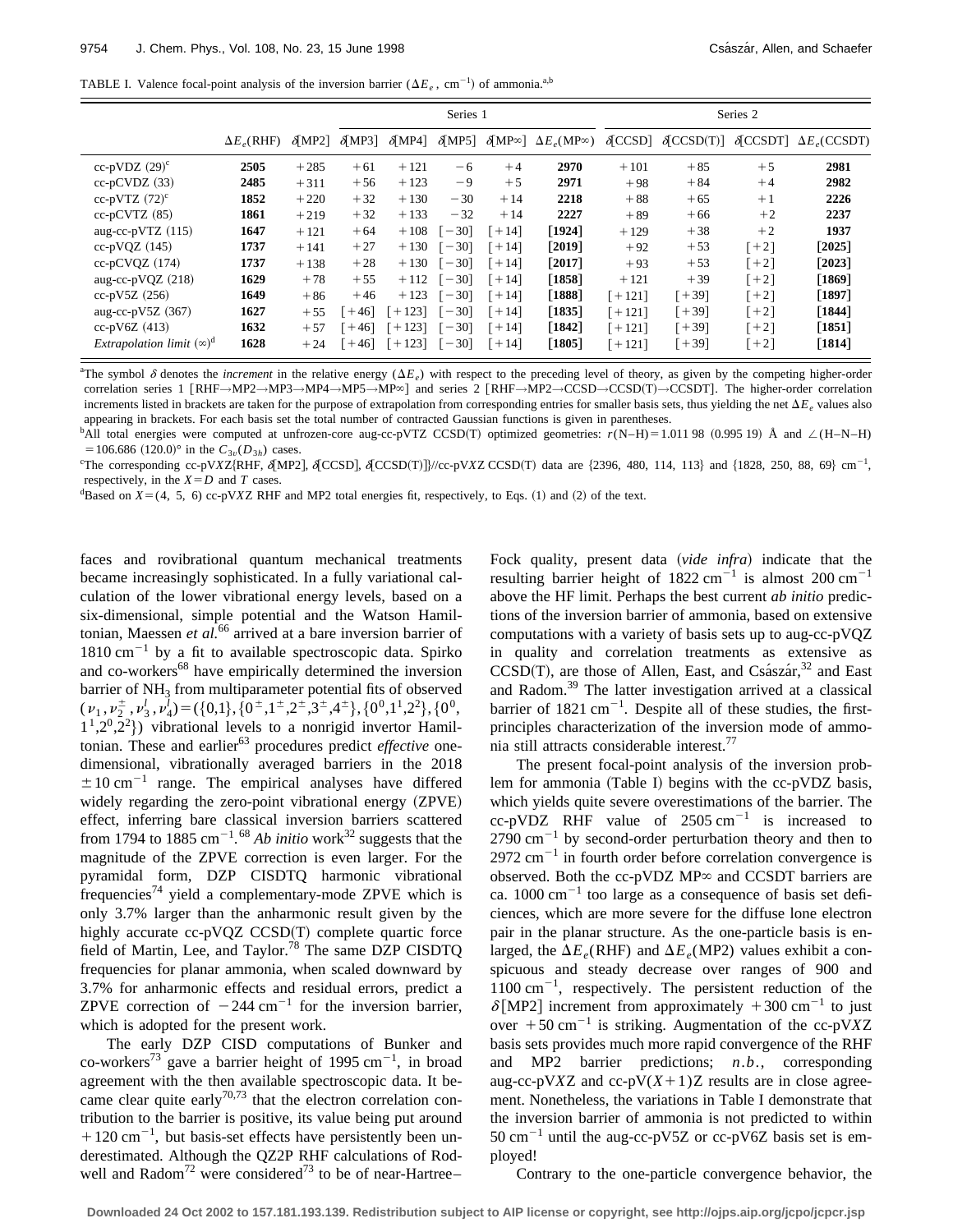competing electron correlation series for the inversion barrier of ammonia approach limiting values relatively rapidly. The net MP2→MP4 and MP2→CCSD(T) barrier shifts are +162 and  $+153$  cm<sup>-1</sup>, respectively, in the representative cc-pVTZ case. In accord with the assumptions of the focal-point scheme, the basis set dependence of such higher-order correlation increments is modest, as exemplified by cc-pVTZ $\rightarrow$ cc-pV5Z variations in  $\delta$ MP3 and  $\delta$ MP4 of less than 20 and  $10 \text{ cm}^{-1}$ , in order. The highest-order ccpVTZ ( $\delta$ [MP5],  $\delta$ [MP $\infty$ ],  $\delta$ [CCSDT]) set of contributions is only  $(-30, +14, +1)$  cm<sup>-1</sup>, and the corresponding CCSDT and extrapolated MP $\infty$  barriers differ by only 8 cm<sup>-1</sup>. Moreover, the valence focal-point results for series 1 and 2 agree within 9 cm<sup>-1</sup> for all basis sets larger than aug-cc-pVTZ, suggesting their propinquity to the full-CI limit. Such comforting agreement is indeed consistent with earlier observations<sup>32</sup> that the DZP CCSD(T) barrier differs from the complete DZP CISDTQ prediction<sup>74</sup> by a mere  $1 \text{ cm}^{-1}$ .

The cc-pV*X*Z and aug-cc-pV*X*Z sequencies of Hartree– Fock total energies and second-order correlation energies were subjected to various extrapolation procedures to obtain  $\infty$  RHF and  $\infty$  MP2 estimates. The exponential form of Eq.  $(1)$  appears operative in the RHF series, and its application to the cc-pV*X*Z (*X*=4, 5, 6) data predicts the  $(C_{3v}, D_{3h})$ Hartree–Fock limiting values  $(-56.224 95, -56.217 54)$  $E_h$ , or 1628 cm<sup>-1</sup> for the barrier. However, the falloff of the MP2 correlation energies is indeed much slower than exponential (vide supra), prompting alternative fits of the  $cc$ -pV*XZ* or aug- $cc$ -pV*XZ* data not only to Eq.  $(2)$  but also to the SchwartzK(*lmn*) and aug-SchwartzK(*lmn*) variants of Martin.<sup>15</sup> Such exploratory fits, supplemented by sensitivity tests for the exclusion of individual points, indicate that the valence second-order correlation energy cannot be extrapolated from  $X = 5$  or 6 to infinity with an accuracy better than about 0.4  $mE_h$  and that an uncertainty of  $\pm 20$  cm<sup>-1</sup> becomes inherent in the estimated  $\delta$ [MP2] limits for the barrier. The rms error for the fit of the cc-pV*XZ* ( $X=4, 5, 6$ ) data to Eq.  $(2)$  is an order of magnitude better than in the aug-cc-pV*X*Z ( $X=3$ , 4, 5) case, and the cc-pV*X*Z  $\delta$ MP2 limit derived therefrom  $(+24 \text{ cm}^{-1})$  is intermediate among the sundry extrapolation estimates. Hence, the +24 cm<sup>-1</sup>  $\infty$ MP2 increment has been adopted for the final focal-point extrapolation in Table I, which yields vibrationless barriers for series 1 and 2 of 1805 and  $1814 \text{ cm}^{-1}$ , respectively.

Because the inversion of ammonia entails *sp* rehybridization at the nitrogen center and associated changes in core penetration effects and core–valence interactions, both the relativistic and core correlation shifts of the barrier (Table VI) are non-negligible at the level of precision sought in this study. The relativistic shift is just under  $+23$  cm<sup>-1</sup>, varying only  $0.1 \text{ cm}^{-1}$  among the cc-pVTZ RHF, MP2, and CCSD results. The core correlation effect is substantially larger and acts in the opposite direction. The cc-pCVTZ MP2, CCSD, and  $CCSD(T)$  predictions all lie between  $-53$  and  $-56$  cm<sup>-1</sup>, suggesting that second-order perturbation theory is sufficient for recovering core correlation effects on *relative* energies along the inversion path. Accordingly, we adopt a final prediction of  $-64 \text{ cm}^{-1}$ , as given by the MP2 method with the larger cc-pCVQZ basis set. The BODC correction  $(-10.7 \text{ cm}^{-1})$  provides a slight augmentation to this shift.

The final theoretical value for the classical inversion barrier of ammonia is obtained by adding the average valence focal-point result to the auxiliary corrections:  $\Delta E_e = 1810$  $+23-64-11=1758$  cm<sup>-1</sup> (5.026 kcal mol<sup>-1</sup>). Among the scattered empirical inversion barrier heights, the set of *effective* one-dimensional spectroscopic results in the  $2018 \pm 10$  $cm^{-1}$  interval<sup>63,68</sup> now exhibits the best agreement with theory, provided the aforementioned *ab initio* correction of  $-244$  cm<sup>-1</sup> is adopted for zero-point vibrations to shift the range to  $1774 \pm 10 \text{ cm}^{-1}$ . With the theoretical improvements achieved here for the classical barrier, any further resolution of the inversion problem in ammonia should await an explicit high-level *ab initio* treatment of the anharmonicity of the complementary modes of vibration in the pyramidal vs the planar structure.

# **B. The inversion barrier of water**

Due to the special role the water molecule plays in the physics and chemistry of the atmospheres of planets and stars, $\frac{79}{9}$  of the interstellar medium, and of combustion systems, an enormous number of experimental and theoretical studies<sup>14,79–95</sup> have explored the ground-state potential energy surface of free water. A salient aspect of the surface is the barrier to linearity. Although this inversion barrier is about six times larger than that of ammonia, its effect on the excited-state vibrational dynamics of the bending mode has been observed repeatedly in computations by both perturbational<sup>80–82</sup> and variational<sup>85,86</sup> techniques. Even in variational approaches, a breakdown occurs after more than 4 quanta appear in the bending mode if the chosen analytic form of the potential does not have the correct behavior at linearity. Increased spectroscopic capabilities for the detection of higher-lying bending states<sup>87,88</sup> bring the precise determination of the inversion barrier within reach. Nonetheless, few of the detailed *ab initio* studies of water<sup>14,76,81,89-95</sup> have addressed the barrier to linearity of this prototype, prompting the current focal-point analysis in Table II.

As observed for ammonia, extension of the one-particle basis set systematically lowers the inversion barrier to apparent convergence, and augmentation with diffuse functions provides a critical improvement which makes analogous aug-cc-pV*X*Z and cc-pV $(X+1)Z$  results comparable. As a particular case, the cc-pVQZ overestimation of the extrapolated RHF barrier (11 246 cm<sup>-1</sup>) is 104 cm<sup>-1</sup>, whereas both the aug-cc-pVQZ and cc-pV5Z RHF results lie within 8 cm<sup>-1</sup> of this inferred limit. The  $\delta$ MP2 increment exhibits dramatic changes over the basis set series, transforming steadily from a large positive value  $(+352 \text{ cm}^{-1})$  with the small cc-pVDZ basis to a large negative value  $(-305 \text{ cm}^{-1})$  in the cc-pV6Z case. As demonstrated by the  $cc-pV5Z \rightarrow cc-pV6Z$  change in  $\delta$ [MP2] of 48 cm<sup>-1</sup>, clear convergence of the first correlation increment to the barrier is not observed even after extension of the basis through  $[7s6p5d4f3g2h1i/6s5p4d3f2g1h]$  quality.

The higher-order electron correlation contributions to the water barrier are small, and notwithstanding the torpid convergence at the MP2 level, they are relatively insensitive to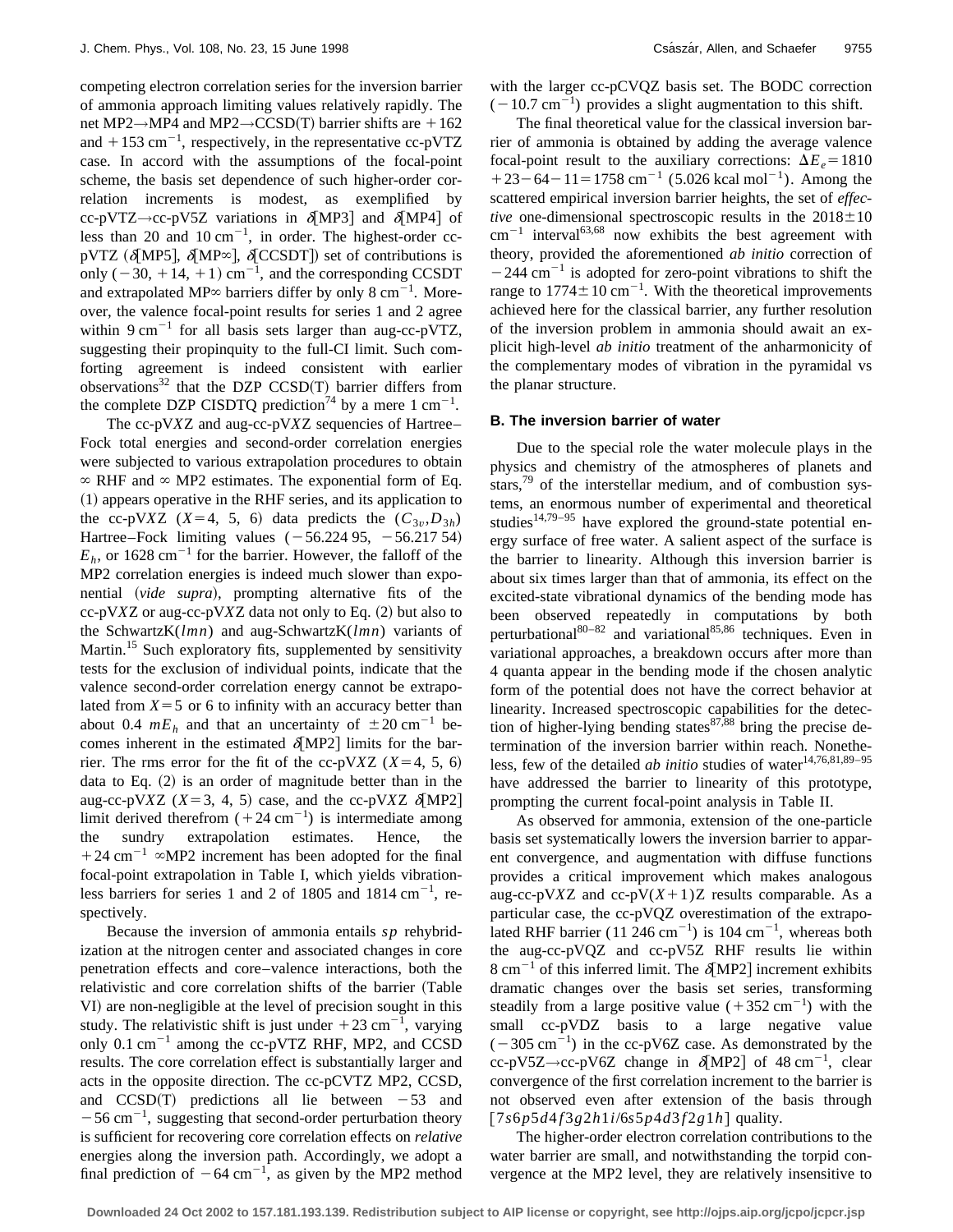TABLE II. Valence focal-point analysis of the inversion barrier  $(\Delta E_e, \text{ cm}^{-1})$  of water.<sup>a</sup>

|                                  |                               |               | Series 1      |               |               |         |                                   | Series 2 |                                |        |                                                |
|----------------------------------|-------------------------------|---------------|---------------|---------------|---------------|---------|-----------------------------------|----------|--------------------------------|--------|------------------------------------------------|
|                                  | $\Delta E$ <sub>s</sub> (RHF) | $\delta$ MP2] | $\delta$ MP3] | $\delta$ MP4] | $\delta$ MP5] |         | $\delta$ [MP∞] $\Delta E_e$ (MP∞) |          | $\delta$ CCSD $\delta$ CCSD(T) |        | $\delta$ CCSDT $\Delta E$ <sub>s</sub> (CCSDT) |
| cc-pVDZ $(24)^b$                 | 12 20 6                       | $+352$        | $+117$        | $+155$        | $-2$          | $+5$    | 12833                             | $+173$   | $+94$                          | $+6$   | 12831                                          |
| $cc$ -p $CVDZ(28)$               | 12 176                        | $+396$        | $+114$        | $+162$        | $-7$          | $+6$    | 12837                             | $+165$   | $+94$                          | $+5$   | 12836                                          |
| cc-pVTZ $(58)^b$                 | 11519                         | $+102$        | $+87$         | $+180$        | $-43$         | $+18$   | 11863                             | $+189$   | $+54$                          | $+2$   | 11866                                          |
| $cc$ -pCVTZ $(71)$               | 11 5 21                       | $+102$        | $+89$         | $+186$        | $-49$         | $+20$   | 11870                             | $+193$   | $+56$                          | $+2$   | 11874                                          |
| aug-cc-pVTZ (92)                 | 11 280                        | $-144$        | $+161$        | $+79$         | $+24$         | $^{-1}$ | 11 399                            | $+266$   | $-11$                          | $+3$   | 11 394                                         |
| $cc-pVQZ(115)$                   | 11 350                        | $-128$        | $+95$         | $+151$        | $[-124]$      | $-11$   | [11491]                           | $+212$   | $+17$                          | $+3$   | 11 454                                         |
| $cc-pCVQZ(144)$                  | 11 351                        | $-134$        | $+97$         | $+152$        | $[+24]$       | $-11$   | [11 489]                          | $+214$   | $+17$                          | $[+3]$ | [11451]                                        |
| aug-cc- $pVQZ(172)$              | 11 254                        | $-267$        | $+145$        | $+86$         | $[+24]$       | $-11$   | [11 241]                          | $+257$   | $-15$                          | $[+3]$ | [11 232]                                       |
| $cc-pV5Z(201)$                   | 11 248                        | $-257$        | $+133$        | $+114$        | $+24$ ]       | $-11$   | [11 261]                          | $+250$   | $-5$                           | $[+3]$ | [11 239]                                       |
| aug-cc-pV5Z (287)                | 11 249                        | $-301$        | $+149$        | $+93$         | $[- + 24]$    | $-11$   | [11 213]                          | $+250$ ] | $[-5]$                         | $[+3]$ | [11196]                                        |
| $cc-pV6Z(322)$                   | 11 245                        | $-305$        | $+149$ ]      | $+93$ ]       | $+24$ ]       | $-11$   | [11 205]                          | $+250$ ] | $[-5]$                         | $[+3]$ | [11188]                                        |
| Extrapolation limit $(\infty)^c$ | 11 24 6                       | $-382$        | $+149$ ]      | $+93]$        | $+24$ ]       | $-11$   | [11 129]                          | $+250$ ] | $[-5]$                         | $[+3]$ | [11 112]                                       |

<sup>a</sup>All total energies were computed at unfrozen-core aug-cc-pVTZ CCSD(T) optimized geometries:  $r(O-H) = 0.95885$  (0.934 11) Å and  $\angle(H-O-H)$  $=104.343 ~ (180.0)$ ° in the  $C_{2v}(D_{\infty h})$  cases. See footnote a of Table I for an explanation of the layout of the focal-point analysis.

The corresponding cc-pV*XZ*{RHF,  $\delta$ [MP2],  $\delta$ [CCSD],  $\delta$ [CCSD(T)]}//cc-pV*XZ* CCSD(T) data are {12094, 505, 167, 106} and {11491, 134, 182, 58} cm<sup>-1</sup>, respectively, in the  $X = D$  and T cases.

"Based on  $(X=4, 5, 6)$  cc-pV*XZ* RHF and MP2 total energies fit, respectively, to Eqs. (1) and (2) of the text.

the underlying basis set. For example, although the  $(X=3, 4, 4)$ 5) cc-pV*XZ*  $\delta$ [CCSD(T)] values of (+54, +17, -5) cm<sup>-1</sup>, in order, show non-negligible variation, the corresponding  $(X=3, 4)$  aug-cc-pVXZ increments of  $(-11, -15)$  cm<sup>-1</sup> are virtually constant. In correlation series  $(1, 2)$  the terms past (MP4, CCSD) amount to only  $(+23, -8)$  cm<sup>-1</sup> in the augcc-pVTZ case, and the resulting  $\Delta E_e$ (MP $\infty$ ) and  $\Delta E_e$ (CCSDT) values differ by a mere 5 cm<sup>-1</sup>. Moreover, the focal-point extrapolation estimates from the perturbation and coupled-cluster series agree to within  $17 \text{ cm}^{-1}$ . Finally, due to error cancellation Hartree–Fock theory happens to give a very accurate barrier height, the disparity between the RHF and CCSDT  $\Delta E_e$  values being as small as 9 cm<sup>-1</sup> (ccpV5Z case) and always less than 1%.

Sundry extrapolation schemes for ascertaining the complete-basis RHF and MP2 limits were also investigated for water. A fit of the exponential form of Eq.  $(1)$  to the  $(X=4, 5, 6)$  cc-pVXZ RHF total energies gives  $(-76.0673, -76.0161)$  *E<sub>h</sub>* for the  $(C_{2v}, D_{\infty h})$  forms, consistent with previous Hartree–Fock estimates $14,89$  for the bent structure. All-electron extrapolated energies already exist for water at different levels of electron correlation theory, $14$  but our concern here is the valence focal-point analysis of relative energies. In the frozen-core MP2 case, the  $(X=4, 5, 6)$  $cc-pVXZ$  correlation energies once again satisfy Eq.  $(2)$ much better than the  $(X=3, 4, 5)$  aug-cc-pV*XZ* set, providing the extrapolated  $\delta$ [MP2] increment of  $-382$  cm<sup>-1</sup> assumed for the inversion barrier in Table II. As in the ammonia case, other treatments of the data suggest sizeable uncertainties  $(\pm 0.5 mE_h)$  in the extrapolated second-order correlation energies. The alternate  $\delta$ [MP2] values tend to be smaller in magnitude than in the preferred extrapolation, ranging downward to  $-320 \text{ cm}^{-1}$ . The final focal-point results from series 1 and 2 for the inversion barrier become 11 129 and 11 112  $\text{cm}^{-1}$ , respectively, with uncertainties of perhaps  $\pm 60$  cm<sup>-1</sup>.

The relativistic correction for the inversion barrier of water (Table VI) is a positive number about twice as large as that of ammonia, in part because there are *two* stereochemically active lone electron pairs experiencing *sp* rehybridization.96 The cc-pVTZ RHF, MP2, CCSD, and  $CCSD(T)$  predictions, as well as the cc-pVQZ CCSD result, all lie between  $+52$  and  $+57$  cm<sup>-1</sup>. Likewise, the core correlation shift of the water barrier is substantially larger than for ammonia but not particularly sensitive to the level of theory. Considering the agreement among the MP2, CCSD, and  $CCSD(T)$  values for the cc-pCVTZ basis, the MP2 result of  $-106$  cm<sup>-1</sup> for the larger cc-pCVQZ set is adopted here. Therefore, the negative core correlation term, aided by the smaller (albeit significant) BODC shift of  $-17 \text{ cm}^{-1}$ , again overcompensates for the positive relativistic correction. Par-

tridge and Schwenke<sup>89</sup> have found that the sign and magnitude of the core correlation effect on the potential energy surface of water is strongly dependent on the geometry; their core correlation shift for the barrier is very similar to ours. In conclusion, the final prediction for the classical inversion barrier of water, assuming preference for the coupledcluster valence focal-point series (Table II), is  $\Delta E_e$  = 11 112 – 106 + 57 – 17 = 11 046 cm<sup>-1</sup>, or 31.58 kcal mol<sup>-1</sup>, perhaps with a  $\pm$  0.2 kcal mol<sup>-1</sup> uncertainty. By comparison, the very recent, high-quality PJT2 spectroscopic potential<sup>83,97</sup> exhibits a 31.35 kcal mol<sup>-1</sup> barrier, presenting only a very modest discrepancy for further resolution.

#### **C. The inversion barrier of isocyanic acid**

Widespread research has focused on the isocyanic acid molecule (HNCO) because of its role in the combustion chemistry of the  $RAPRENO<sub>x</sub>$  process, its emergence as a prototype for state-to-state reaction dynamics and modeselective chemistry, its quasilinear spectroscopic behavior, and its presence in galactic radiation sources, *inter alia*. 62,98,99 The infrared spectrum of HNCO exhibits many challenging features and fascinating anomalies, most notably among the low-frequency vibrations, which experience large Coriolis coupling and centrifugal distortion engendered by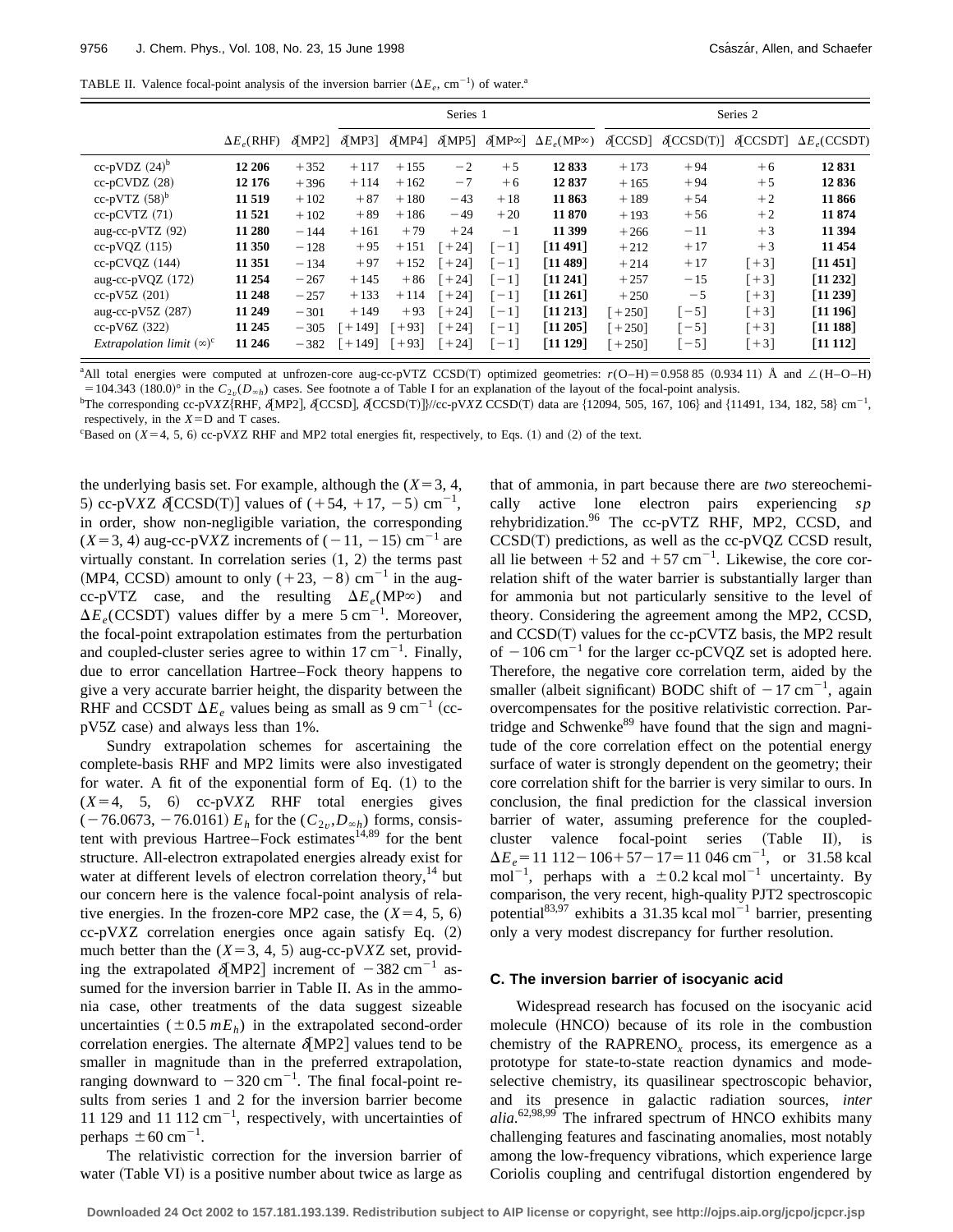TABLE III. Valence focal-point analysis of the inversion barrier  $(\Delta E_e, \text{ cm}^{-1})$  of isocyanic acid.<sup>a</sup>

|                                  |                               |               | Series 1      |               |               |          |                                                  | Series <sub>2</sub> |                   |                  |                                  |
|----------------------------------|-------------------------------|---------------|---------------|---------------|---------------|----------|--------------------------------------------------|---------------------|-------------------|------------------|----------------------------------|
|                                  | $\Delta E$ <sub>s</sub> (RHF) | $\delta$ MP2] | $\delta$ MP3] | $\delta$ MP4] | $\delta$ MP5] |          | $\delta$ MP $\infty$ $\Delta E_s$ (MP $\infty$ ) | $\delta$ [CCSD]     | $\delta$ CCSD(T)] | $\delta$ BD(TQ)] | $\Delta E$ <sub>s</sub> [BD(TQ)] |
| cc-pVDZ $(47)^b$                 | 1845                          | $+455$        | $-125$        | $+433$        | $-254$        | $+111$   | 2465                                             | $+2$                | $+188$            | $-27$            | 2463                             |
| $cc$ -pCVDZ $(59)$               | 1794                          | $+500$        | $-137$        | $+438$        | $-264$        | $+115$   | 2446                                             | $-10$               | $+187$            | $-29$            | 2443                             |
| $cc-pVTZ/DZ$ (95)                | 1569                          | $+201$        | $-115$        | $+395$        |               |          |                                                  | $+19$               | $+151$            | $-27$ ]          | $[1913]$                         |
| $cc$ -pVTZ $(104)$               | 1569                          | $+267$        | $-113$        | $+382$        | $[-254]$      | $[+111]$ | $[1962]$                                         | $+5$                | $+157$            | $-27$ ]          | $[1971]$                         |
| $cc$ -pCVTZ $(143)$              | 1567                          | $+303$        | $-113$        |               |               |          |                                                  | $+2$                | $+160$            |                  |                                  |
| aug-cc-pVTZ $(161)$              | 1583                          | $+276$        | $-106$        | $+370$        |               |          |                                                  | $+14$               | $+145$            |                  |                                  |
| $cc-pVQZ(195)$                   | 1568                          | $+201$        | $-117$        | $+378$        | $[-254]$      | $[+111]$ | $[1887]$                                         | $+4$                | $+150$            | $-27$ ]          | $[1896]$                         |
| $cc$ -pCVQZ $(282)$              | 1567                          | $+217$        | $-120$        |               |               |          |                                                  |                     |                   |                  |                                  |
| aug-cc-pVQZ (286)                | 1575                          | $+197$        | $-121$        | $+373$        |               |          |                                                  | $[+4]$              | $+150$ ]          |                  |                                  |
| $cc-pV5Z(328)$                   | 1564                          | $+189$        | $-117$        | $[-1, 378]$   | $-254$ ]      | $[+111]$ | $[1871]$                                         | $\lceil +4 \rceil$  | $+150$ ]          | $-27$ ]          | [1880]                           |
| $cc-pV6Z(511)$                   | 1569                          | $+174$        | $-117$        | $[+378]$      | $-254$        | $+111$   | $[1861]$                                         | $\lceil +4 \rceil$  | $+150$            | $-27$ ]          | $[1870]$                         |
| Extrapolation limit $(\infty)^c$ | 1570                          | $+167$        | $-1171$       | $[+378]$      | $-254$ ]      | [+111]   | $[1855]$                                         | $[+4]$              | $+150$            | $-27$ ]          | $[1864]$                         |

<sup>a</sup>All total energies were computed at unfrozen-core cc-pVTZ CCSD(T) optimized geometries:  $r(N-H) = 1.002$  66 (0.984 73) Å,  $r(N=C) = 1.216$  49  $(1.179\,37)$  Å,  $r(C=0) = 1.166\,83$   $(1.176\,80)$  Å,  $\angle$ (H–N=C) = 123.13  $(180.0)^\circ$ , and  $\angle$ (N=C=O) = 172.27  $(180.0)^\circ$  in the  $C_s(C_{\alpha}$ ) cases. See footnote a of Table I for an explanation of the layout of the focal-point analysis; however, correlation series 2 here is [RHF→MP2→CCSD→CCSD(T)→BD(TQ)]. The corresponding cc-pVDZ  $\{RHF, \delta\$ MPP\}, \delta\{CCSD\] \},  $\{CCSD(T)\}$ //cc-pVDZ CCSD(T) data are  $\{1870, 405, 43, 190\}$  cm<sup>-1</sup>. "Based on  $(X=4, 5, 6)$  cc-pV*XZ* RHF and MP2 total energies fit, respectively, to Eqs. (1) and (2) of the text.

the broad, flat H–N–C bending potential. These phenomena hinge on the barrier to linearity. Early spectroscopic work $100$ suggested a value of  $3600 \pm 200$  cm<sup>-1</sup> for this inversion barrier. Several *ab initio* investigations<sup>32,62,101</sup> subsequently established a much lower barrier near that of ammonia, and a preliminary focal-point analysis,  $32,62$  including  $QZ(2d1f,2p1d)$  CCSD(T) and PZ(3d2  $f$ ,2p1d) MP2 computations, predicted a height of 5.7 kcal mol<sup>-1</sup> (2000 cm<sup>-1</sup>). Then in 1995 a semirigid bender analysis $102$  was performed on 543 ground-state rotational transitions, yielding an effective barrier of  $1899 \text{ cm}^{-1}$ . While the disparity between theory and experiment has thus diminished, no consensus exists on the precise barrier height.

Because the inversion of configuration at the nitrogen center is strongly coupled to electronic structural rearrangements in the  $\pi$  network of the NCO moiety, this problem provides a severe challenge for *ab initio* methods. The key manifestation of this  $\pi$  network coupling is focal-point behavior of the barrier (Table III) which is opposite that in the ammonia and water cases: modest one-particle basis set dependence but higher-order correlation series refractory toward convergence. The cc-pVDZ RHF barrier to linearity is  $1845 \text{ cm}^{-1}$ , whereas the successive MP<sub>n</sub> correlation increments from second through fifth order  $(+455, -125, +433,$  $-254$  cm<sup>-1</sup>, in order) are strongly oscillatory, the net ccpVDZ MP5 barrier being  $2354 \text{ cm}^{-1}$ . The lack of convergence in the successive cc-pVDZ MP*n* predictions is somewhat disconcerting and is substantiated by the  $+111$  cm<sup>-1</sup> value predicted via shifted Padé $[2,1]$  approximants  $[Eq. (5)]$ for the remaining correlation error at fifth order. The estimated cc-pVDZ MP $\infty$  value (2465 cm<sup>-1</sup>) is supported by the remarkable agreement with the result  $(2463 \text{ cm}^{-1})$  derived from series 2, but it is necessary to extend the coupledcluster treatment from  $CCSD(T)$  to the  $BD(TQ)$  level to achieve this accord. Despite the protracted correlation convergence of the barrier, both CASSCF and  $t_1$  CCSD diagnostics reveal that HNCO does not exhibit a very high degree of multireference character.<sup>62</sup>

The contrasting approach to the complete basis set limit is evident first in the cc-pV*X*Z RHF sequence of inversion barriers. Application of Eq.  $(1)$  to the  $(X=4, 5, 6)$  cc-pV*XZ* RHF data predicts  $-167.8450 (-167.8378)$  *E<sub>h</sub>* as the Hartree–Fock limit for bent (linear) HNCO, thus providing an extrapolated barrier of  $1570 \text{ cm}^{-1}$  (Table III). Beginning with the small, mixed cc-pVTZ/DZ basis set, the computed RHF barriers do not deviate more than  $13 \text{ cm}^{-1}$  from the inferred limit, an unusual consistency rivaled in this study only by ethane. Past the cc-pVTZ/DZ point, the  $\delta$ [MP2] contribution rises to  $+303$  cm<sup>-1</sup> before settling near  $+167$  cm<sup>-1</sup>, but its convergence is far more rapid than in the  $NH<sub>3</sub>$  and  $H<sub>2</sub>O$  cases. The partitioning of the higher-order correlation increments is quite stable throughout the entire basis set sequence; e.g., the  $\delta$ [MP3] term lies between -106 and  $-125$  cm<sup>-1</sup> in all cases except cc-pCVDZ. In the end, the valence focal-point extrapolation of series  $(1, 2)$  yields a barrier of (1855, 1864)  $cm^{-1}$ , with a preference perhaps for the series 2 result due to better correlation convergence.

As expected, the auxiliary corrections for HNCO are quite similar to their  $NH_3$  counterparts, although the magnitudes of the adopted  $(cc-pVTZ CCSD)$  relativistic and  $(cc$ pCVQZ MP2) core correlation shifts are about 30% larger. The BODC effect  $(ca.-10 cm^{-1})$  is virtually identical for the two molecules. The final prediction for the classical inversion barrier of HNCO is thus  $\Delta E_e = 1864 - 85 + 31 - 10$  $= 1800 \text{ cm}^{-1}$ , or 5.1 kcal mol<sup>-1</sup>, which is about  $0.6$  kcal mol<sup>-1</sup> smaller than the best previous theoretical result.<sup>32,62</sup> Comparison with the recent empirical barrier<sup>102</sup> of  $1899 \text{ cm}^{-1}$  is clouded by uncertainty over the zero-point averaging implicit in the semirigid bender (SRB) Hamiltonian, which generally does not treat vibrations complementary to the large-amplitude mode and specifically neglects the considerable Coriolis interactions among the lowest bending levels of HNCO. Harmonic vibrational frequencies are available from the  $DZ(d,p)$  RHF method for both linear and bent HNCO.<sup>62</sup> For the bent structure, these  $\omega_i$  values predict an overall ZPVE(HNCO) which must be scaled by  $\tau=0.934$  to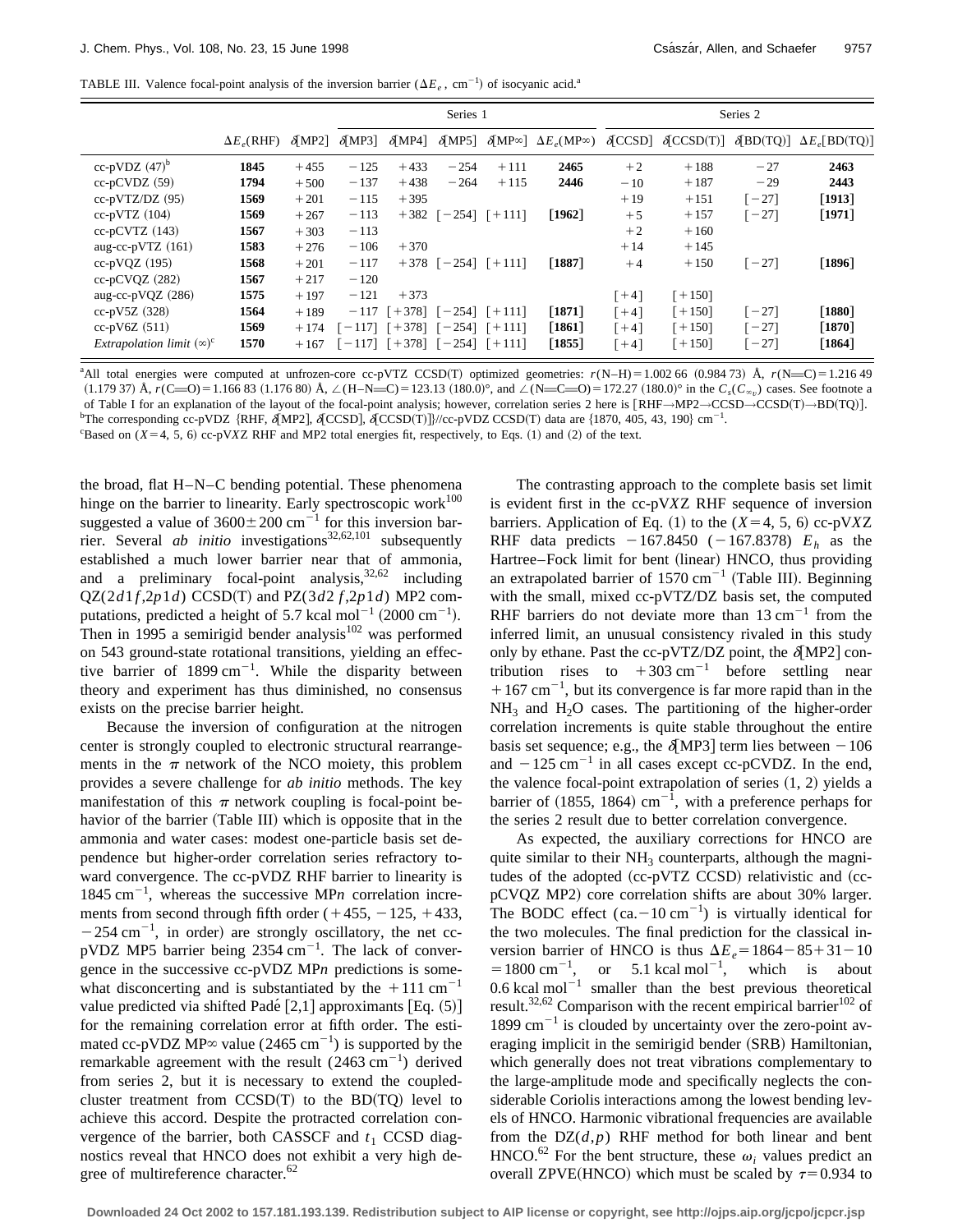TABLE IV. Valence focal-point analysis of the torsional barrier  $(\Delta E_e, \text{ cm}^{-1})$  of ethane.<sup>a</sup>

|                                  |                               |               |                                 |               | Series 1      |                            |                               | Series <sub>2</sub> |                   |                |                                 |
|----------------------------------|-------------------------------|---------------|---------------------------------|---------------|---------------|----------------------------|-------------------------------|---------------------|-------------------|----------------|---------------------------------|
|                                  | $\Delta E$ <sub>a</sub> (RHF) | $\delta$ MP2] | $\delta$ MP3]                   | $\delta$ MP4] | $\delta$ MP5] | $\delta$ MP <sup>∞</sup> ] | $\Delta E_e(\text{MP}\infty)$ | $\delta$ CCSD]      | $\delta$ CCSD(T)] | $\delta$ CCSDT | $\Delta E$ <sub>s</sub> (CCSDT) |
| $cc-pVDZ(58)$                    | 1153                          | $-13$         | $-37$                           | $+5$          | -6            | $-1$                       | 1101                          | $-43$               | $-30$             | $+33$          | 1101                            |
| $cc$ -p $CVDZ(66)$               | 1151                          | $-11$         | $-37$                           | $+6$          | $-7$          | $\theta$                   | 1102                          | $-43$               | $+5$              | $-1$           | 1101                            |
| $cc$ -pVTZ/DZ $(90)$             | 1085                          | $-46$         | $-31$                           | $-1$          |               |                            |                               | $-30$               | $-5$              | $-1$           | 1003                            |
| $cc$ -pVTZ $(144)$               | 1061                          | $-45$         | $-31$                           | $-3$          | $-6$ ]        | $-1$ ]                     | $[975]$                       | $-30$               | $-7$              | $-1$           | 978                             |
| $cc$ -p $CVTZ(170)$              | 1059                          | $-48$         | $-32$                           | $-3$          | $-6$ ]        | $-1$ ]                     | $[969]$                       | $-30$               | $-7$              | $-11$          | $[973]$                         |
| aug-cc-pVTZ (230)                | 1063                          | $-52$         | $-33$                           | $-5$          | $-6$ ]        | $-1$ ]                     | $[966]$                       | $-33$               | $-8$              | $-11$          | $[969]$                         |
| $cc$ -pVQZ $(290)$               | 1062                          | $-70$         | $-31$                           | $-5$          | $-6$ ]        | $-11$                      | $[949]$                       | $[-33]$             | $-8$ ]            | $-1$ ]         | $[950]$                         |
| $cc$ -p $CVQZ$ (348)             | 1063                          | $-70$         |                                 |               |               |                            |                               |                     |                   |                |                                 |
| aug-cc-pVQZ (436)                | 1063                          | $-73$         | $-30$                           | $-5$ ]        | $-6$ ]        | $-1$ ]                     | $[948]$                       | $-33$ ]             | $-81$             | $-1$ ]         | $[948]$                         |
| $cc-pV5Z(512)$                   | 1063                          | $-68$         | 30]<br>$\overline{\phantom{0}}$ | $[-5]$        | $-6$ ]        | $-11$                      | $[953]$                       | $-33$ ]             | $-8$ ]            | $-11$          | $[953]$                         |
| $cc-pV6Z(826)$                   | 1063                          | $-68$         | $[-30]$                         | $[-5]$        | $-6$ ]        | $-1$ ]                     | $[953]$                       | $-33$ ]             | $-8$ ]            | $-1$ ]         | $[953]$                         |
| Extrapolation limit $(\infty)^b$ | 1063                          | $-68$         | $[-30]$                         | $-51$         | $-6$ ]        | $-1$ ]                     | $[953]$                       | $[-33]$             | $-8$ ]            | $-11$          | $[953]$                         |

<sup>a</sup>The total energies were computed at unfrozen-core cc-pVTZ CCSD(T) optimized geometries:  $r(C=C) = 1.52299$  (1.537 26) Å,  $r(C-H) = 1.08815$  $(1.087 \, 08)$  Å and  $\angle$  (C–C–H) = 111.128  $(111.576)^\circ$  in the  $D_{3d}(D_{3b})$  cases. See footnote a of Table I for an explanation of the layout of the focal-point analysis.

 $b$ Based on (*X* = 4, 5, 6) cc-pV*XZ* RHF total energies fit to Eq. (1) of the text, as well as assumed convergence of the cc-pV5Z  $\delta$ [MP2] increment.

reproduce the accurate, anharmonic result  $(4675 \text{ cm}^{-1})^{62}$ surmised for this quantity. If the  $(\omega_4, \omega_5)$  bending mode is selected for assignment to the SRB large-amplitude coordinate, then the  $DZ(d,p)$  RHF frequency sets, scaled by  $\tau$ , predict a  $(+252,+120)$  cm<sup>-1</sup> zero-point effect on the barrier. In brief, the empirical barrier should translate into a vibrationless barrier in the  $1600-1800$  cm<sup>-1</sup> range, whose upper but not lower portions would be in acceptable accord with our best focal-point extrapolation.

# **D. The torsional barrier of ethane**

Paramount in vibrational studies of large-amplitude motion and in the calibration of molecular mechanics methods is the determination of conformational energy differences of small hydrocarbons and their chemical derivatives. The torsional barrier for restricted rotation about the C–C single bond in ethane constitutes a paradigm extensively studied over the last 60 years.<sup>32,76,103–114</sup> Early measurements of heat capacities pointed to an effective barrier of  $962 \text{ cm}^{-1}$ . <sup>104</sup> In the late 1960s, Weiss and Leroi $108$  observed the torsional fundamentals and several hot bands of  $C_2H_6$ ,  $CH_3CD_3$ , and  $C_2D_6$ , accounting for all of them with a one-term model potential exhibiting a barrier of  $1024 \text{ cm}^{-1}$ . In 1988, Moazzen-Ahmadi *et al.*<sup>109</sup> recorded and assigned 204( $\Delta J$  $= \pm 1$ ) infrared transitions between 225 and 340 cm<sup>-1</sup> within the  $v_4$  fundamental and  $2v_4 - v_4$  difference bands, subsequently applying a reduced vibration–torsion–rotation Hamiltonian to derive an empirical torsional potential with the Fourier coefficients  $(V_3, V_6) = (1011.890, 11.768)$  $\text{cm}^{-1}$ . Two years earlier, Fantoni and co-workers<sup>110</sup> had identified a series of unresolved  $Q$  branches within the  $2\nu_4$ ,  $3v_4 - v_4$ ,  $4v_4 - 2v_4$ , and  $5v_4 - 3v_4$  manifolds of the pure torsional Raman spectrum, thus probing vibrational states extending to the top of the torsional barrier and finding accord with a very similar Fourier potential. Accordingly, the best available effective torsional barrier  $(V_3)$  of ethane from experiment is  $1012 \text{ cm}^{-1}$ , which must be corrected for the zero-point vibrational energy of complementary modes before comparison with theory. For this purpose PZ(3*d*2 *f* ,2*p*1*d*) MP2 harmonic frequencies of staggered and eclipsed ethane may be employed,<sup>32</sup> giving a  $-59$  cm<sup>-1</sup> vibrational shift and a bare empirical barrier of  $953 \text{ cm}^{-1}$ .

Theoretical considerations of internal rotation in ethane extend back to the ''precomputer'' work reviewed by Pitzer<sup>104</sup> and also include modern electronic structure analyses of the origin of the barrier.<sup>106</sup> Various *ab initio* computations<sup>76,114</sup> on ethane have also appeared, but relatively little work has incorporated substantial treatments of electron correlation. One high-quality prediction of the bare torsional barrier is  $964 \text{ cm}^{-1}$ ,<sup>32</sup> achieved by appending a  $QZ(2d1f,2p1d) \rightarrow PZ(3d2f,2p1d)$  MP2 basis set shift to a  $QZ(2d1f,2p1d)$  CCSD(T) result.

The current focal-point layout of the ethane barrier (Table IV) displays the most facile convergence toward the one- and *n*-particle limits seen in this study. Although the cc-pVDZ RHF barrier is 90 cm<sup>-1</sup> too high, all basis sets past cc-pVTZ/DZ give RHF results within  $4 \text{ cm}^{-1}$  of the inferred Hartree–Fock limit given by the extrapolated total energies  $-79.2667(D_{3d})$  and  $-79.2619(D_{3h})$   $E_h$ . The corresponding variation of the second-order correlation increment is considerably greater, approaching an apparent limit of  $-68$  cm<sup>-1</sup> rather slowly. In contrast, both the  $\delta$ MP3 and  $\delta$ [CCSD] values of about  $-30$  cm<sup>-1</sup> are remarkably stable, consistent with the focal-point trends repeatedly observed here. The higher-order  $\delta$ [MP4],  $\delta$ [MP5],  $\delta$ [CCSD(T)], and  $\delta$ [CCSDT] terms are generally much less than 10 cm<sup>-1</sup>, all becoming negative with larger basis sets. However, the anomalously large, albeit compensating, cc-pVDZ  $\delta$ [CCSD(T)] and  $\delta$ [CCSDT] values point out a danger in computing higher-order correlation increments with insufficiently flexible basis sets, even in well-behaved cases such as ethane. Finally, the equivalence of the net extrapolated barriers for series 1 and 2  $(953 cm^{-1})$  is remarkable.

Since rehybridization of valence electron pairs does not accompany torsional motion in ethane, both the relativistic  $(+1.5 \text{ cm}^{-1})$  and core correlation  $(+4 \text{ cm}^{-1})$  corrections to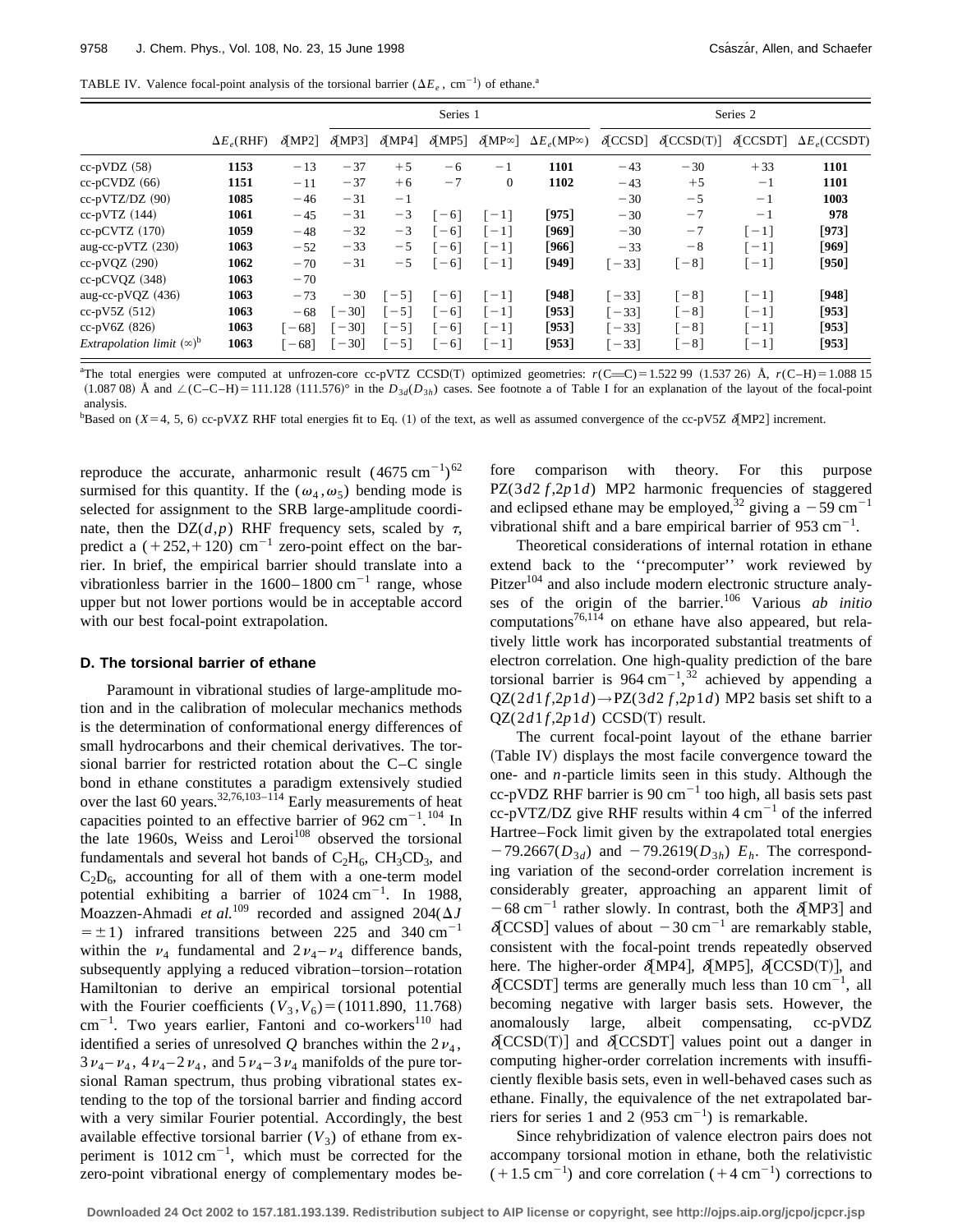the barrier are minuscule. In addition, the BODC effect  $(-0.5 \text{ cm}^{-1})$  is negligible. Applying these small shifts to the average valence focal-point barrier yields the final result  $\Delta E_e$  = 953 + 1.5 + 4 - 0.5 = 958 cm<sup>-1</sup> (2.74 kcal mol<sup>-1</sup>), in excellent accord with the empirical value  $(953 \text{ cm}^{-1})$  inferred above. More extensive spectroscopic resolution, assignment, and fitting of torsional eigenstates, as well as an improved accounting of zero-point vibrational effects, is needed to reduce the small  $5 \text{ cm}^{-1}$  disparity. Nonetheless, the current accord for the ethane prototype, actualized by the nearly ideal focal-point convergence and the diminutive auxiliary shifts established here, presages the eventual computation of conformational barriers in small hydrocarbons to the  $10 \text{ cm}^{-1}$  level or better.

# **E. The E/Z rotamer separation of formic acid**

As a fundamental building block of amino acids, the carboxylic functional group has been a prime target of conformational analysis. Recent theoretical studies $115-117$  have shown that the factors heavily influencing the conformational energetics of simple neutral amino acids include not only various hydrogen bonding interactions but also the isomerization energy of the –COOH group. The prototype of this moiety is formic acid (HCOOH), one of the simplest molecules exhibiting rotational isomerism. Due to the delocalization of  $\pi$  electrons, both rotamers of HCOOH are planar, exhibiting *Z*/*E* arrangements of the carboxylic group, or *trans/cis* orientations of the hydrogen atoms. Extensive microwave spectroscopy<sup>118–120</sup> on formic acid isotopomers has established the geometric structures of both conformers. Infrared<sup>121–124</sup> and Raman<sup>125</sup> investigations have provided detailed vibrational assignments not only for formic acid monomers but also for its dimers, which are readily formed in the gas phase. The *E*/*Z* rotamer separation was the object of early disputes, but in 1976 microwave relative intensity measurements by Hocking<sup>118</sup> placed the *E* form 1365  $\pm 30$  cm<sup>-1</sup> (3.90 $\pm$ 0.09 kcal mol<sup>-1</sup>) above its predominant, naturally occurring (*Z*) counterpart. This value remains uncontested and has been accepted in calibrations of molecular mechanics force fields.<sup>126,127</sup> Ostensibly the origin of the  $E/Z$ separation is intramolecular hydrogen bonding, but a similar energy difference in methylformate discounts this simple explanation, necessitating other plausible proposals.<sup>128–130</sup>

The numerous theoretical studies<sup>128,131–135</sup> prior to 1996 on geometric structures, vibrational force fields, and conformational energies of formic acid produced over thirty separate results for the *E*/*Z* isomerization energy, by means of sundry basis sets and established electronic structure methods including RHF, TCSCF, MP2-MP4, CEPA, and DFT. The Hartree–Fock predictions with basis sets up to 6-311  $+G^{**}$  in quality placed the *E* form as low as 1900 cm<sup>-1</sup> above the *Z* minimum, but the rest of the uncorrelated values scattered higher over a range greater than  $1000 \text{ cm}^{-1}$ . Correlation effects preferentially stabilize the *E* form; however, no MP*n* or DFT treatments reported prior to 1996 reduced the energy separation below  $1600 \text{ cm}^{-1}$ .  $128,134,135$ 

solve the apparent discrepancy between theory and experiment. In particular, 4-31G and DZ RHF vibrational analyses<sup>132</sup> have given an  $E-Z$  difference in ZPVE of  $+90$  cm<sup>-1</sup>, whereas more recent 6-31G<sup>\*\*</sup> MP2 and DZVP2 NLSD harmonic frequencies<sup>134</sup> predict comparable magnitudes but opposite signs, viz.,  $-98$  and  $-91$  cm<sup>-1</sup>, respectively. This disparity led us to reevaluate the ZPVE effect by computing fully optimized cc-pVTZ MP2 harmonic frequencies  $\{\omega_1-\omega_9\}$ : {3761, 3123, 1819, 1421, 1318, 1138, 629, 1070, 688} cm<sup>-1</sup> for *Z*-HCOOH and {3836, 3035, 1856, 1435, 1286, 1130, 661, 1046, 529} cm<sup>-1</sup> for *E*-HCOOH. The higher-energy  $E$  form has larger O–H and C $=$ O stretching frequencies but smaller C–H stretching and torsional frequencies, giving an  $E-Z$  harmonic ZPVE difference of  $-76$  cm<sup>-1</sup>. For the *Z* rotamer the cc-pVTZ MP2  $\omega_i$  values overestimate the empirical fundamentals $121-123$  by only 4% on average, bolstering confidence in the theoretical ZPVE shift and reducing concerns over anharmonic effects, whose proper reckoning is not feasible here. In summary, the empirical  $E/Z$  energy difference of Hocking<sup>118</sup> should correspond to a vibrationless separation near  $1440 \pm 30$  cm<sup>-1</sup>, well below the aforementioned spectrum of theoretical predictions.

The preliminary focal-point analysis by Császár<sup>117</sup> in 1996, which employed correlation-consistent basis sets and selected CCSD<sup>(T)</sup> computations, provided the first *ab initio*  $E/Z$  energy differences significantly below 1600 cm<sup>-1</sup>. This treatment is extended considerably toward completeness by the data in Table V. At the RHF level, the *E*/*Z* separation starts near  $2000 \text{ cm}^{-1}$  but falls precipitously with basis set augmentation. Even the cc-pVTZ*→*cc-pVQZ extension provides a substantial drop (73 cm<sup>-1</sup>) in  $\Delta E_e(E-Z)$ , although subsequent reductions in the cc-pV*X*Z series amount to only  $25 \text{ cm}^{-1}$ . The cc-pV*XZ* exponential extrapolations yield  $-188.8603(Z)$  and  $-188.8528(E)$  as estimates of the Hartree–Fock limit in  $E<sub>h</sub>$ , corresponding to a rotamer separation of  $1643 \text{ cm}^{-1}$ . Modest acceleration toward this limit is achieved by augmentation of the basis with diffuse shells, which in the  $X = \{3, 4, 5\}$  cases results in (diminishing)  $\Delta E_e$ (RHF) lowerings of  $\{-84, -24, -8\}$  cm<sup>-1</sup>, in order, and near equivalence of aug-cc-pV*X*Z and cc-pV $(X+1)Z$ predictions. The  $\delta$ MP2<sup> $\parallel$ </sup> increment, which exhibits remarkably little variation, apparently converges to  $-153$  cm<sup>-1</sup>, virtually the same value given by the cc-pVTZ basis set. Its behavior is in stark contrast to that of the second-order correlation increment for the inversion barriers of  $NH<sub>3</sub>$  and H2O, an observation suggesting that even though the oxygen lone pairs of formic acid have different repulsive interactions in the *E* and *Z* rotamers, there are no substantial differences in electronic structure.

The correlation increments past  $\delta$ [MP2] for the *E*/*Z* separation of formic acid are generally larger than in the nearly ideal case of internal rotation in ethane, but not significantly so. The net [MP2→MP4,MP2→CCSD(T)] shifts are  $(-43, -48)$  cm<sup>-1</sup> for the cc-pVDZ basis, but only  $(-25, -9)$  cm<sup>-1</sup> for the aug-cc-pVTZ set. The extrapolation

Accounting for zero-point vibrational effects fails to re-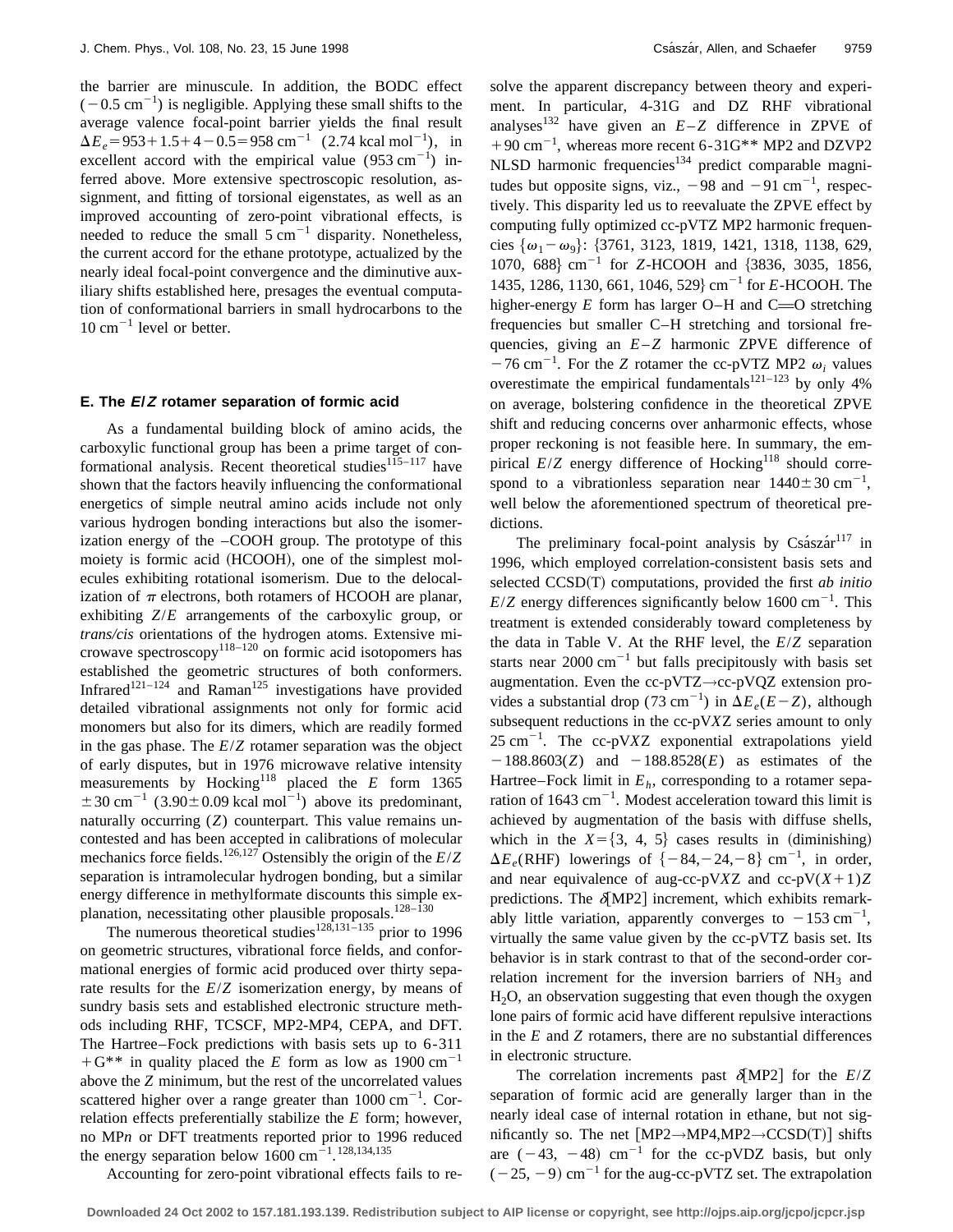TABLE V. Valence focal-point analysis of the  $E/Z$  rotamer separation ( $\Delta E_e$ , cm<sup>-1</sup>) of formic acid.<sup>a</sup>

|                                  |                    |               | Series 1      |               |               |               |                               |                |                   | Series <sub>2</sub> |                      |
|----------------------------------|--------------------|---------------|---------------|---------------|---------------|---------------|-------------------------------|----------------|-------------------|---------------------|----------------------|
|                                  | $\Delta E_e$ (RHF) | $\delta$ MP2] | $\delta$ MP3] | $\delta$ MP4] | $\delta$ MP5] | $\delta$ MP∞] | $\Delta E_e(\text{MP}\infty)$ | $\delta$ CCSD] | $\delta$ CCSD(T)] | $\delta$ CCSDT      | $\Delta E_c$ (CCSDT) |
| $cc-pVDZ(52)$                    | 1995               | $-120$        | $-85$         | $+42$         | $-42$         | $+14$         | 1804                          | $-48$          | $\Omega$          | $-11$               | 1816                 |
| $cc$ -p $CVDZ(64)$               | 1992               | $-120$        | $-83$         | $+41$         | $-42$         | $+14$         | 1802                          | $-46$          | $-1$              | $-11$               | 1814                 |
| $cc-pVTZ/DZ$ (100)               | 1784               | $-106$        | $-53$         | $+25$         | $-42$ ]       | $+14$ ]       | $[1622]$                      | $-26$          | $-6$              | $-8$                | 1638                 |
| $cc$ -pVTZ $(118)$               | 1741               | $-152$        | $-43$         | $+15$         | $-42]$        | $+14$ ]       | $[1533]$                      | $-13$          | $-10$             | $[-8]$              | $[1558]$             |
| $cc$ -pCVTZ $(157)$              | 1735               | $-151$        |               |               |               |               |                               | $-13$          | $-11$             | $-8$ ]              | $[1552]$             |
| aug-cc-pVTZ (184)                | 1657               | $-171$        | $-18$         | $-7$          |               |               |                               | $+4$           | $-13$             | $[-8]$              | $[1469]$             |
| $cc-pVQZ(225)$                   | 1668               | $-150$        | $-24$         | $+5$          | $[-42]$       | $+14$ ]       | $[1471]$                      | $+1$           | $-12$             | $[-8]$              | $[1499]$             |
| $cc-pCVQZ(312)$                  | 1668               | $-151$        |               |               |               |               |                               |                |                   |                     |                      |
| aug-cc-pVQZ $(332)$              | 1644               | $-157$        | $-13$         | $+5$ ]        |               |               |                               |                |                   |                     |                      |
| $cc-pV5Z(383)$                   | 1651               | $-151$        | $-13$ ]       | $+5$ ]        | $[-42]$       | $+14$ ]       | $[1464]$                      | $[+1]$         | $-12$ ]           | $[-8]$              | $[1481]$             |
| aug-cc-pV5Z (541)                | 1643               | $-152$        | $-13$ ]       | $+5$ ]        |               |               |                               | $+1$ ]         | $-12$ ]           | $[-8]$              | $[1472]$             |
| $cc-pV6Z(602)$                   | 1645               | $-152$        | $-13$ ]       | $+5$ ]        | $-42$ ]       | $+14$ ]       | $[1457]$                      | $[+1]$         | $-12$ ]           | $-8$ ]              | $[1474]$             |
| Extrapolation limit $(\infty)^b$ | 1643               | $-153$        | $-13$ ]       | $+5$ ]        | $-42]$        | $+14$ ]       | $[1454]$                      | $[+1]$         | $-12$ ]           | $[-8]$              | $[1471]$             |

<sup>a</sup>All total energies were computed at unfrozen-core cc-pVTZ CCSD(T) optimized geometries:  $r(C-H) = 1.089 13$  (1.095 46) Å,  $r(C=0) = 1.199 06$  $(1.192\,69)$  Å,  $r(C-O)=1.342\,66\,(1.348\,98)$  Å,  $r(O-H)=0.966\,95\,(0.961\,63)$  Å,  $\angle (H-C=O)=125.141\,(123.892)^\circ$ ,  $\angle (O=C-O)=125.057\,(122.629)^\circ$ ,  $\angle$ (C–O–H)=106.320 (108.580)°, and  $\angle$ (O=C–O–H)=0 (180)° in the *Z*(*E*) cases. See footnote a of Table I for an explanation of the layout of the focal-point analysis.

 $b$ Based on (*X*=4, 5, 6) cc-pV*XZ* RHF and MP2 energies fit, respectively, to Eqs. (1) and (2) of the text.

from MP4 to MP $\infty$  is only possible in the cc-pVDZ and cc-pCVDZ cases, in which this higher-order effect is predicted to be  $-28 \text{ cm}^{-1}$ . Considering the observed diminution of the third- and fourth-order correlation shifts with basis set augmentation, this  $-28 \text{ cm}^{-1}$  estimate is probably too large;  $n.b.$ , the corresponding  $CCSD(T) \rightarrow CCSDT$  change is only  $-11$  cm<sup>-1</sup>. Accordingly, the difference between the series 1 and 2 extrapolations is larger on a percentage basis for formic acid than in the other systems analyzed above. Assuming preference for the coupled-cluster approach, a final valence focal-point result of  $1471 \text{ cm}^{-1}$  is obtained for the *E*/*Z* rotamer separation.

Because the electronic structures of the *Z* and *E* torsional isomers of formic acid are so similar, both the relativistic and core correlation corrections are  $1 \text{ cm}^{-1}$  or less in magnitude (Table VI). Including these minuscule effects, as well as the small BODC shift  $(+4 \text{ cm}^{-1})$ , the final  $E/Z$ energy difference is predicted to be  $1474 \text{ cm}^{-1}$ , at the upper edge of the uncertainty interval of the empirically based vibrationless result  $(1440 \pm 30 \text{ cm}^{-1})$ . As such, the current analysis constitutes the first *ab initio* validation of a rotamer separation as small as that deduced by Hocking in 1976.<sup>118</sup>

## **F. Other systems**

Diversity is added to the current survey of conformational energy prototypes by highlighting some of our recent work on the torsional conformations of butane<sup>35</sup> and the polytopic potential energy surface of silicon dicarbide  $(SiC_2)$ .<sup>136</sup> For the *anti/syn* carbon backbone torsional barrier of butane, a valence focal-point analysis was executed by means of DZP MP2→[13*s*8*p*6*d*4*f*/8*s*6*p*4*d*] MP2 and TZ(2*d*,2*p*) RHF $\rightarrow$ TZ(2*d*,2*p*) CCSD(T) computations at DZP CISD optimum structures. The basis-set series was less systematic than the correlation-consistent sets used here, because spherical harmonics past *f* functions could not be employed in direct MP2 procedures at the time, but it was possible to advance an *anti/syn* barrier of 5.40  $\pm$  0.15 kcal mol<sup>-1</sup>. The focal-point characteristics of the *anti/syn* energy difference in butane are similar to those ob-

TABLE VI. Non-Born–Oppenheimer (BODC), relativistic, and core correlation shifts (cm<sup>-1</sup>) on conformational energy prototypes.<sup>a</sup>

|                  | <b>BODC</b>              |                             | Relativistic effects             |                              |                                   | Core correlation       |                               |                           |  |  |  |
|------------------|--------------------------|-----------------------------|----------------------------------|------------------------------|-----------------------------------|------------------------|-------------------------------|---------------------------|--|--|--|
|                  | <b>DZP</b><br><b>RHF</b> | $cc$ -p $VTZ$<br><b>RHF</b> | $cc$ -p $VTZ$<br>MP <sub>2</sub> | $cc$ -p $VTZ$<br><b>CCSD</b> | $cc$ - $pCVTZ$<br>MP <sub>2</sub> | $cc$ - $p$ CVOZ<br>MP2 | $cc$ -p $CVTZ$<br><b>CCSD</b> | $cc$ -p $CVTZ$<br>CCSD(T) |  |  |  |
| NH <sub>3</sub>  | $-10.7$                  | $+22.5$                     | $+22.6$                          | $+22.6$                      | $-56$                             | $-64$                  | $-54$                         | $-53$                     |  |  |  |
| $H_2O^b$         | $-16.6$                  | $+52.8$                     | $+56.5$                          | $+56.8$                      | $-96$                             | $-106$                 | $-89$                         | $-87$                     |  |  |  |
| <b>HNCO</b>      | $-9.7$                   | $+34.0$                     | $+30.1$                          | $+30.5$                      | $-74$                             | $-85$                  | $-78$                         | $-78$                     |  |  |  |
| $C_2H_6$         | $-0.5$                   | $+1.1$                      | $+1.5$                           |                              | $+3$                              | $+4$                   | $+4$                          | $+4$                      |  |  |  |
| <b>HCOOH</b>     | $+3.9$                   | $+0.1$                      | $+0.3$                           |                              | $+1$                              | $+1$                   | $+1$                          | $-1$                      |  |  |  |
| SiC <sub>2</sub> | $-6.3$                   | $-14.9$                     | $-34.7$                          | $-28.8$                      | $+112^{\circ}$                    |                        |                               |                           |  |  |  |

<sup>a</sup>The energetic quantities of concern are the inversion barriers of NH<sub>3</sub>, H<sub>2</sub>O, and HNCO, the torsional barrier of C<sub>2</sub>H<sub>6</sub>, the *E*/*Z* rotamer separation of HCOOH, and the barrier to linearity of  $\text{SiC}_2$ .

Additional relativistic shifts for water: cc-pVQZ CCSD= +54.8 and cc-pVTZ CCSD(T)= +57.1 cm<sup>-1</sup>.

<sup>c</sup>In this case the silicon basis was constructed from its cc-pVTZ antecedent by completely uncontracting the  $sp$  space and adding two tight *d* and *f* sets via successive extension of the polarization manifolds into the core region with a geometric ratio of 3.0.

**Downloaded 24 Oct 2002 to 157.181.193.139. Redistribution subject to AIP license or copyright, see http://ojps.aip.org/jcpo/jcpcr.jsp**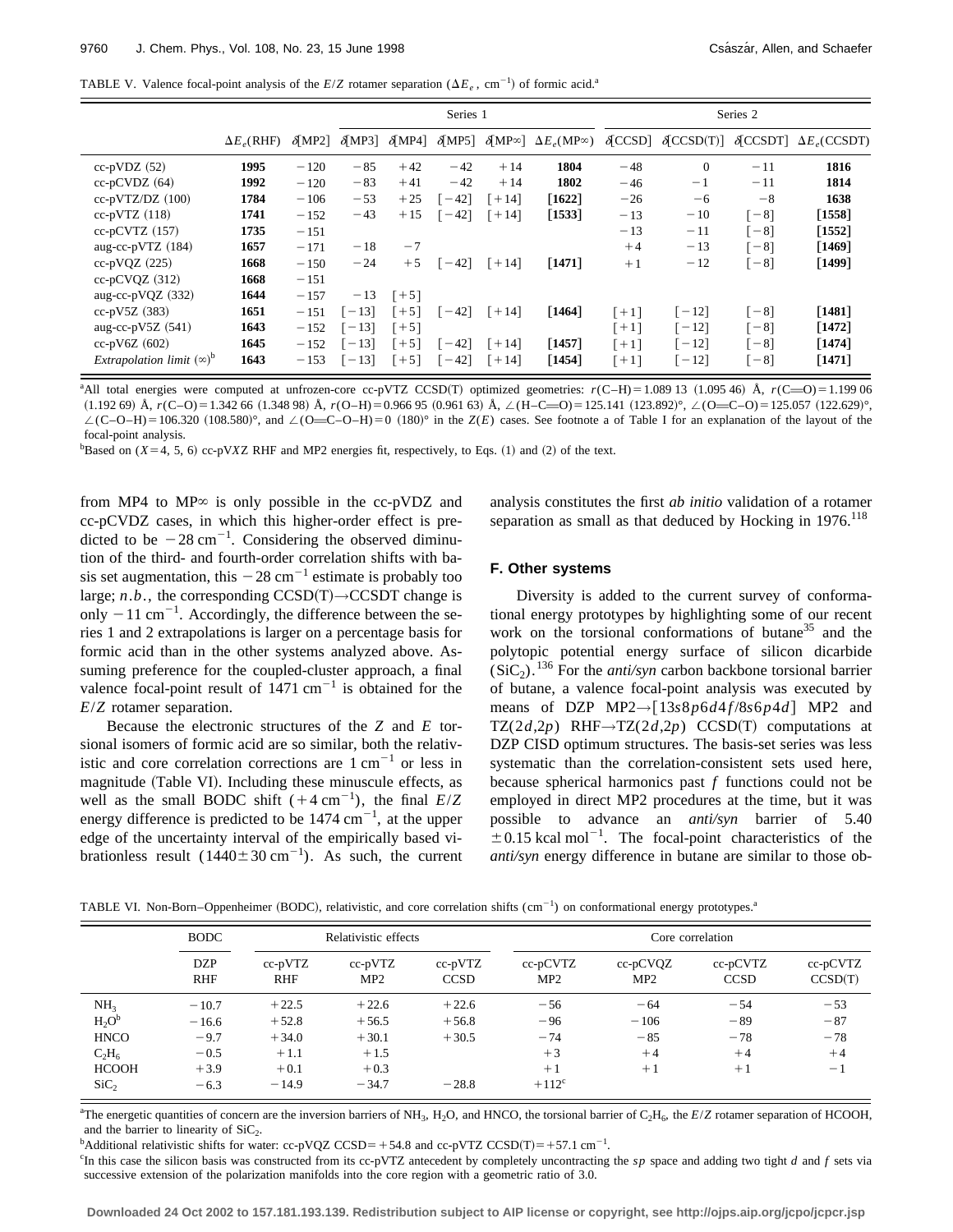served here for ethane: rapid Hartree–Fock convergence, protracted variations in  $\delta$ [MP2], and very stable higher-order increments. The definitive *ab initio* results for butane provided a benchmark for testing the limits of transferability of potential functions utilized in molecular mechanics schemes such as MM4, as well as a critique of spectroscopically derived torsional potentials exhibiting questionable *anti/syn* barriers.

In the  $\text{SiC}_2$  study,<sup>136</sup> long-standing problems of the topography, energetics, and vibrational dynamics of the ground-state surface were systematically addressed. The silicon dicarbide system exhibits a mercurial surface for the circumnavigation of  $Si^+$  about  $C_2^-$  in that almost all conceivable variations with level of theory are observed. In the end, the global minimum of  $\text{SiC}_2$  is a T-shaped ( $C_{2v}$ ) structure connected monotonically to a linear Si–C–C transition state, the bent transition states and L-shaped minima appearing at quite high levels of theory ultimately becoming spurious. Instructive here is the barrier to linearity for T-shaped  $\text{SiC}_2$  $[\Delta(L-T)]$ , a pathological case of focal-point convergence. With a modest  $DZ(d)$  basis,  $\Delta(L-T)$  is predicted at the (RHF, MP2) level to be  $(-5.09, +2.63)$  kcal mol<sup>-1</sup>, whereas the ensuing  $\Delta(L-T)$  values in the (MP3, MP4, MP5,  $MP^{\infty}$ ) and [CCSD, CCSD(T), BD(TQ)] correlation series are  $(+1.73, -1.63, +1.87, +0.58)$  and  $(+1.64,$  $+0.15$ ,  $+1.26$ ) kcal mol<sup>-1</sup>, in order. Moreover, the  $(X=3, 4, 5)$  cc-pV*XZ* MP2 results are  $\Delta(L-T) = (+5.48, 5.48)$ +6.21, +6.59) kcal mol<sup>-1</sup>. In brief, the SiC<sub>2</sub> problem presents both disturbingly oscillatory higher-order correlation series *and* protracted convergence of the  $\delta$ MP2 increment.

To augment the  $\text{SiC}_2$  analysis, a few additional computations were undertaken here. First,  $\Delta(L-T)$  values of  $+0.64$ and  $+0.54$  kcal mol<sup>-1</sup> were obtained at the cc-pVDZ  $CCSD(T)$  and  $CCSDT$  levels, respectively, showing that a complete rather than perturbative treatment of the connected triple excitations hardly changes the energetic predictions. Second, the earlier extrapolation<sup>136</sup> of  $(X=3, 4, 5)$  cc-pV*XZ* MP2 energies on the basis of a geometric progression was replaced with a fit of these data to Eq.  $(2)$ . The completebasis valence second-order correlation energy estimates thereby increase in size by  $1-2 mE_h$  to  $(-0.4081, -0.4170)$  $E_h$  for (linear, T-shaped) SiC<sub>2</sub>, but the  $\delta$ [MP2] increment to  $\Delta$ (L–T) actually decreases, giving a limiting MP2 barrier to linearity of 6.74 rather than 7.02 kcal mol<sup>-1</sup>. Finally, the relativistic, core-correlation, and BODC shifts were evaluated as  $-0.08$ ,  $+0.32$ , and  $-0.02$  kcal mol<sup>-1</sup> (Table VI) at the cc-pVTZ CCSD, cc-pCVTZ MP2, and DZP RHF levels of theory, respectively. The 0.28 kcal mol<sup> $-1$ </sup> reduction in the estimate of the limiting MP2 barrier is thus compensated by a 0.22 kcal mol<sup> $-1$ </sup> increase due to the auxiliary shifts, and the earlier proposal of 5.8 kcal mol<sup> $-1$ </sup> is not significantly altered. However, if the  $CCSD(T)/CCSDT$  accord is considered to vitiate the substantial correction suggested by the  $CCSD(T) \rightarrow MP^{\infty}$  extrapolation in this system,<sup>136</sup> then the predicted barrier to linearity of  $SiC_2$  would be reduced to 5.3 kcal mol<sup> $-1$ </sup>. In this event, agreement would be improved with the empirical barrier  $(5.4 \text{ kcal mol}^{-1})$  of Ross and co-workers,<sup>137</sup> who in 1994 fitted a semirigid bender potential to vibrational overtones up to  $(v_1, v_2, v_3)=(0,0,14)$  ob-

TABLE VII. Summary of diverse convergence behavior of conformational energy prototypes.<sup>a</sup>

| Basis set variation<br>past cc-pVQZ <sup>b</sup> | Largest correlation<br>increment past MP4 <sup>c</sup> |
|--------------------------------------------------|--------------------------------------------------------|
| >200                                             | $\leq 30$                                              |
| >350                                             | < 25                                                   |
| $<$ 30                                           | >250                                                   |
| $<$ 5                                            | < 10                                                   |
| $<$ 30                                           | $<$ 45                                                 |
| >280                                             | >380                                                   |
|                                                  |                                                        |

 $^{\circ}$ All entries in cm<sup>-1</sup>. The energetic quantities of concern are the inversion barriers of NH<sub>3</sub>, H<sub>2</sub>O, and HNCO, the torsional barrier of  $C_2H_6$ , the  $E/Z$ rotamer separation of HCOOH, and the barrier to linearity of  $SiC<sub>2</sub>$ .

<sup>b</sup>Measured as the difference between  $\Delta E_e$ (MP $\infty$ ) for the cc-pVQZ set and the corresponding estimate in the complete basis set limit.

<sup>c</sup>Gauged by the  $\delta$ [MP5] and  $\delta$ [MP∞] values obtained with the largest feasible basis set.

served by stimulated emission pumping (SEP) of the  $\widetilde{X}^{-1}A_1/\widetilde{A}^{-1}B_2$  system.

# **IV. CONCLUSIONS**

- $(1)$  The molecules considered in this work exhibit the gamut of focal-point behavior for relative energies, providing plentiful instruction in the pursuit of the *ab initio* limit. As summarized in Table VII, the diverse (basis set, correlation) convergence may be characterized as follows:  $NH<sub>3</sub>$  and  $H<sub>2</sub>O$  inversion barriers (poor, good); HNCO inversion barrier (good, poor);  $C_2H_6$  and HCOOH torsional energetics (good, good); and  $\text{SiC}_2$  barrier to linearity (poor, poor). The behavior of the various correlation series is noteworthy because in none of these systems may the electronic structure be considered multireference in nature by traditional standards; moreover, in all cases the iterative full CCSDT and perturbative  $CCSD(T)$  predictions are virtually identical.
- $(2)$  Considerable variations in the RHF and MP2 predictions for the conformational energy prototypes are observed upon systematic enlargement of the one-particle basis set, but usually only small changes are seen in the higher-order correlation contributions to these quantities. The final extrapolations show that in the basis set limit, the  $(RHF, MP2)$  level yields  $(90, 92)\%$ ,  $(101, 98)\%$ ,  $(84, 92)\%$ 93)%,  $(111, 104)$ %, and  $(112, 102)$ % of the relative energies  $(\Delta E_e)$  in the NH<sub>3</sub>, H<sub>2</sub>O, HNCO, C<sub>2</sub>H<sub>6</sub>, and HCOOH cases, in order. For these molecules the representative cc-pVTZ*→*cc-pVQZ augmentation engenders average changes in the RHF,  $\delta$ MP2, and higher-order contributions to  $\Delta E_e$  of 2.6%, 2.6%, and 0.3%, respectively, in accord with the focal-point concept. $31-35$  The results reveal that for some inversion barriers the  $\delta$ [MP2] increment may not converge within even a modest 0.1 kcal mol<sup> $-1$ </sup> target until the basis set is extended drastically, i.e., to the cc-pV6Z level or beyond.
- ~3! The augmentation scheme for the correlation-consistent basis sets greatly improves the description of the inversion barriers in ammonia and water, which are dominated by rehybridization effects and variations in the dif-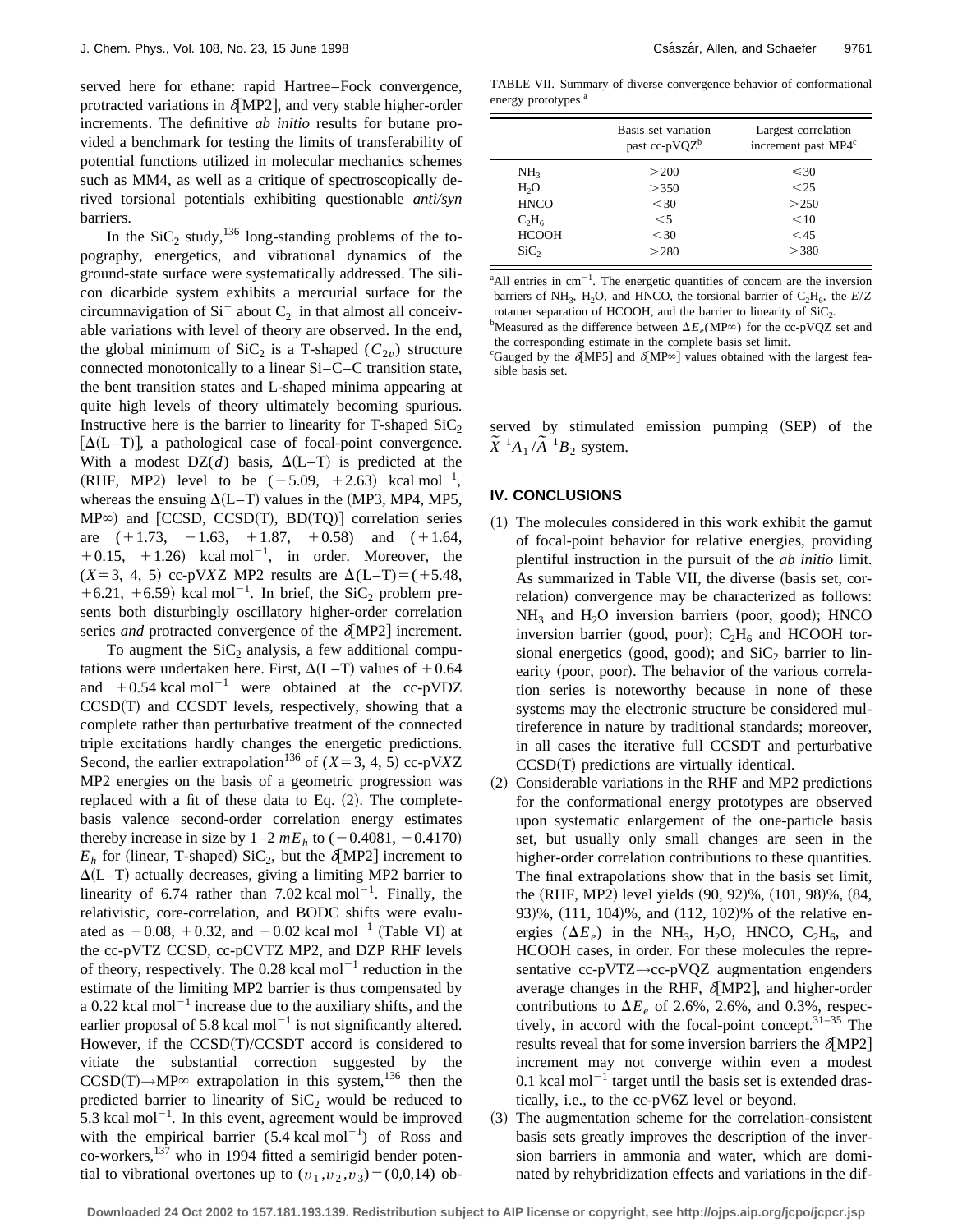fuseness of lone electron pairs. For example, the aug-ccpVTZ RHF barrier for  $(NH_3, H_2O)$  lies within  $(19, 34)$  $cm^{-1}$  of the Hartree–Fock limit, whereas the corresponding cc-pVTZ result is  $(124, 273)$  cm<sup>-1</sup> too high. In both the MP*n* and coupled-cluster correlation series, the aug-cc-pVXZ basis sets prove commensurate in accuracy with the larger cc-pV $(X+1)Z$  sets. Although concern has recently arisen regarding possible divergence of *augmented* cc-pV*X*Z *absolute* MP*n* correlation energy series,<sup>138</sup> smooth convergence patterns are observed in the focal-point analyses of the inversion barriers.

- ~4! Extrapolation schemes for deducing Hartree–Fock and correlation energies in the one-particle basis set limit are meritorius for improved conformational energy predictions, but genuine spectroscopic accuracy to the  $1 \text{ cm}^{-1}$ level currently appears out of reach for most problems, even with directly computed total energies through the cc-pV6Z milestone. In particular, variations in the total energies extrapolated by several well-based procedures place uncertainties in the  $0.05-0.10$  kcal mol<sup>-1</sup> range for the inversion barriers investigated here. The  $(X=4,$ 5, 6) cc-pV $XZ$  MP2 energies fit Eq.  $(2)$  an order of magnitude better than the  $(X=3, 4, 5)$  aug-cc-pV*X*Z MP2 sets in the  $NH_3$  and  $H_2O$  cases, notwithstanding the importance of diffuse functions in obtaining accurate barrier heights. This observation suggests that asymptotic forms such as Eq.  $(2)$  are not likely to be strongly operative until the cc-pVQZ level or beyond.
- $(5)$  While the full recovery of the core correlation energy is a daunting task, its effect on the relative energies of molecular conformations may be accurately predicted in many cases with cc-pCV*X*Z basis sets even at the MP2 level of theory. For example, correlation of the core electrons via the  $cc$ -pCVTZ MP2, CCSD, and  $CCSD(T)$ methods reduces the inversion barrier of ammonia by 56, 54, and 53  $\text{cm}^{-1}$ , respectively. Such observations adduce the use of direct-MP2 methods to effectively determine core correlation shifts in larger systems.
- $(6)$  The size of the relativistic effect for conformational changes appears to be integrally related to the extent of attendant *sp* rehybridization for stereochemically active lone electron pairs. The torsional motions for internal rotation in ethane and formic acid entail no rehybridization, and thus the relativistic shift is less than  $5 \text{ cm}^{-1}$ . The inversion barriers in  $NH<sub>3</sub>$  and HNCO involve substantial changes in the *sp* character of one nitrogen lone electron pair, engendering a  $20-30$  cm<sup>-1</sup> stabilization of the *s*-rich pyramidal form. An analogous rehybridization occurs for inversion in  $H_2O$ , but two lone pairs are involved, and indeed the relativistic stabilization of the bent structure is roughly twice as large.
- (7) Non-Born–Oppenheimer shifts on barriers and conformational energies may be either positive or negative. The magnitude of the first-order BODC effect is between 9 and 17  $cm^{-1}$  for the inversion problems studied here and less than 4 cm<sup>-1</sup> for the  $C_2H_6$  and HCOOH torsional cases.

cial relativity, and the Born–Oppenheimer approximation, yield the following final predictions for relative energies: the classical inversion barriers of  $NH<sub>3</sub>$ ,  $H<sub>2</sub>O$ , and HNCO are 5.026, 31.58, and 5.1 kcal mol<sup>-1</sup>, in order; the bare torsional barrier of ethane is 2.74 kcal mol<sup>-1</sup>; and the vibrationless *E*/*Z* isomerization energy of formic acid is 4.21 kcal mol<sup> $-1$ </sup>. Accounting for zero-point vibrational effects by *ab initio* methods brings the barriers for ammonia and ethane to within  $0.05$  kcal mol<sup>-1</sup> of effective one-dimensional barriers from experiment.

# **ACKNOWLEDGMENTS**

This paper is dedicated to Professor Normal L. Allinger. The work of A. G. Császár is partially supported by the Hungarian Ministry of Culture and Education (MKM/517 and FKFP 0117/1997) and by the Scientific Research Foundation of Hungary (OTKA T024044). The authors thank Dr. Yukio Yamaguchi for assistance with the BODC computations.

- <sup>1</sup> E. L. Eliel, N. L. Allinger, S. J. Angyal, and G. A. Morrison, *Conformational Analysis* (American Chemical Society, Washington D.C., 1965).
- 2K. Raghavachari and L. A. Curtiss, in *Modern Electronic Structure Theory, Part II, edited by D. R. Yarkony (World Scientific, Singapore,* 1995); L. A. Curtiss, K. Raghavachari, G. W. Trucks, and J. A. Pople, J. Chem. Phys. 94, 7221 (1991).
- ${}^{3}$ G. A. Petersson and M. Braunstein, J. Chem. Phys. 83, 5129 (1985); G. A. Petersson, A. Bennett, T. G. Tensfeldt, M. A. Al-Laham, W. A. Shirley, and J. Mantzaris, *ibid.* 89, 2193 (1988); J. W. Ochterski, G. A. Petersson, and J. A. Montgomery, Jr., J. Am. Chem. Soc. 117, 11299 (1995).
- <sup>4</sup> J. M. L. Martin, J. Chem. Phys. **97**, 5012 (1992); **100**, 8186 (1994).
- <sup>5</sup>P. E. M. Siegbahn, M. R. A. Blomberg, and M. Svensson, Chem. Phys. Lett. 223, 35 (1994); P. E. M. Siegbahn, M. Svensson, and P. J. E. Boussard, J. Chem. Phys. 102, 5377 (1995).
- <sup>6</sup>C. Schwartz, Phys. Rev. **126**, 1015 (1962).
- 7D. P. Carroll, H. J. Silverstone, and R. M. Metzger, J. Chem. Phys. **71**, 4142 (1979).
- 8W. Kutzelnigg and J. D. Morgan III, J. Chem. Phys. **96**, 4484 ~1992!; **97**, 8821E (1992).
- <sup>9</sup>T. H. Dunning, Jr., J. Chem. Phys. **90**, 1007 (1989).
- 10R. A. Kendall, T. H. Dunning, Jr., and R. J. Harrison, J. Chem. Phys. **96**, 6796 (1992).
- <sup>11</sup> D. E. Woon and T. H. Dunning, Jr., J. Chem. Phys. **98**, 1358 (1993); **100**, 2975 (1994); 103, 4572 (1995); A. K. Wilson, T. v. Mourik, and T. H. Dunning, Jr., J. Mol. Struct. THEOCHEM 388, 339 (1997).
- <sup>12</sup> See also A. D. Pradhan, H. Partridge, C. W. Bauschlicher, Jr., J. Chem. Phys. 101, 3857 (1994).
- <sup>13</sup>D. Feller, J. Chem. Phys. **96**, 6104 (1992); **98**, 7059 (1993).
- 14T. Helgaker, W. Klopper, H. Koch, and J. Noga, J. Chem. Phys. **106**, 9639  $(1997).$
- <sup>15</sup> J. M. L. Martin, Chem. Phys. Lett. **259**, 669 (1996).
- <sup>16</sup> J. A. Pople, M. J. Frisch, B. T. Luke, and J. S. Binkley, Int. J. Quantum Chem., Symp. 17, 307 (1983).
- <sup>17</sup>F. Brändas and O. Goscinski, Phys. Rev. A 1, 552 (1970); O. Goscinski, Int. J. Quantum Chem. 1, 769 (1967); S. Wilson, *ibid.* 18, 905 (1980).
- 18W. D. Laidig, G. Fitzgerald, and R. J. Bartlett, Chem. Phys. Lett. **113**, 151 (1985); R. J. Bartlett and I. Shavitt, *ibid.* **50**, 190 (1977).
- 19N. C. Handy, P. J. Knowles, and K. Somasundram, Theor. Chim. Acta **68**, 87 (1985); C. Schmidt, M. Warken, and N. C. Handy, Chem. Phys. Lett. **211**, 272 (1993).
- <sup>20</sup>D. Cremer and Z. He, J. Phys. Chem. **100**, 6173 (1996); Z. He and D. Cremer, Int. J. Quantum Chem. 59, 71 (1996).
- 21P. Claverie, S. Diner, and J. P. Malrieu, Int. J. Quantum Chem. **1**, 751 ~1967!; B. Huron, J. P. Malrieu, and P. Rancurel, J. Chem. Phys. **58**, 5745 ~1973!; S. Evangelisti, J. P. Daudey, and J. P. Malrieu, Chem. Phys. **75**, 91  $(1983).$
- ~8! The extensive valence focal-point analyses presented here, amended by corrections for core correlation, spe-
- $22$ Z. Gershgorn and I. Shavitt, Int. J. Quantum Chem. 2, 751  $(1968)$ .
- $^{23}$ C. F. Bender and E. R. Davidson, Phys. Rev. **183**, 23 (1969).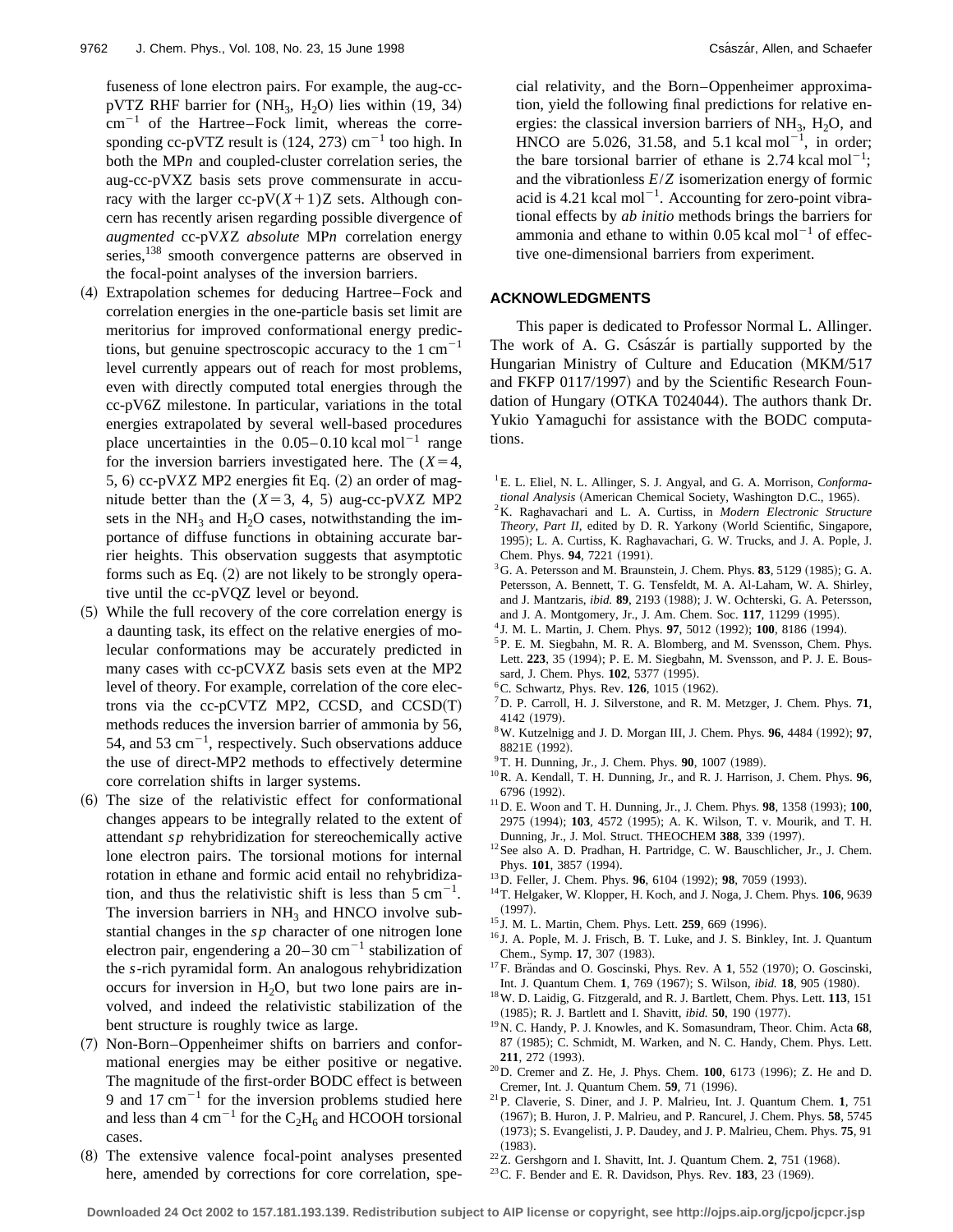- $^{24}$  R. J. Buenker and S. D. Peyerimhoff, Theor. Chim. Acta 35, 33  $(1974)$ ; **39**, 217 (1975); R. J. Buenker, S. D. Peyerimhoff, and W. Butscher, Mol. Phys. 35, 771 (1978); P. J. Bruna, S. D. Peyerimhoff, and R. J. Buenker, Chem. Phys. Lett. **72**, 278 (1980).
- <sup>25</sup> R. J. Harrison, J. Chem. Phys. **94**, 5021 (1991).
- <sup>26</sup>A. V. Luzanov, A. L. Wulfov, and V. O. Krouglov, Chem. Phys. Lett. **197**, 614 (1992).
- <sup>27</sup> A. L. Wulfov, Chem. Phys. Lett. **255**, 300 (1996); **263**, 79 (1996).
- <sup>28</sup>W. Klopper and W. Kutzelnigg, Chem. Phys. Lett. **134**, 17 (1987); J. Noga and W. Kutzelnigg, J. Chem. Phys. 101, 7738 (1994); W. Klopper and J. Noga, *ibid.* **103**, 6127 (1995); R. J. Gdanitz, Chem. Phys. Lett. **210**, 253 (1993).
- <sup>29</sup> S. F. Boys, Proc. R. Soc. London, Ser. A **258**, 402 (1960); K. Singer, *ibid.* **258**, 412 (1960).
- <sup>30</sup>W. Cencek and J. Rychlewski, J. Chem. Phys. 98, 1252 (1993); R. Bukowski, B. Jeziorski, S. Rybak, and K. Szalewicz, *ibid.* **102**, 888 (1995); B. J. Persson and P. R. Taylor, *ibid.* **105**, 5915 (1996).
- <sup>31</sup> A. L. L. East and W. D. Allen, J. Chem. Phys. **99**, 4638 (1993).
- <sup>32</sup> W. D. Allen, A. L. L. East, and A. G. Császár, in *Structures and Conformations of Non-Rigid Molecules*, edited by J. Laane, M. Dakkouri, B. van der Veken, and H. Oberhammer (Kluwer, Dordrecht, 1993).
- 33B. D. Wladkowski, W. D. Allen, and J. I. Brauman, J. Phys. Chem. **98**, 13532 (1994).
- 34S. J. Klippenstein, A. L. L. East, and W. D. Allen, J. Chem. Phys. **105**, 118 (1996).
- 35N. L. Allinger, J. T. Fermann, W. D. Allen, and H. F. Schaefer, J. Chem. Phys. 106, 5143 (1997).
- <sup>36</sup> J. M. L. Martin, Chem. Phys. Lett. **242**, 343 (1995).
- <sup>37</sup> A. G. Császár and W. D. Allen, J. Chem. Phys. **104**, 2746 (1996); A. G. Császár, J. Phys. Chem. 98, 8823 (1994).
- 38C. W. Bauschlicher, Jr. and H. Partridge, J. Chem. Phys. **100**, 4329 (1994); C. W. Bauschlicher, Jr. and S. R. Langhoff, *ibid.* 88, 2540 (1988).
- <sup>39</sup> A. L. L. East and L. Radom, J. Mol. Struct. **376**, 437 (1996).
- 40K. Balasubramanian, *Relativistic Effects in Chemistry, Part A: Theory and Techniques* and *Part B: Applications* (Wiley, New York, 1997).
- <sup>41</sup> A. Froman, Phys. Rev. 112, 870 (1958); J. P. Desclaux, Comput. Phys. Commun. 9, 31 (1975); P. Pyykkö, Adv. Quantum Chem. 11, 353 (1978); Chem. Rev. 88, 563 (1988); I. P. Grant and H. M. Quiney, Adv. At. Mol. Phys. 23, 37 (1988); R. D. Cowan and D. C. Griffin, J. Opt. Soc. Am. 66, 1010 (1976).
- <sup>42</sup>P. Schwerdtfeger, L. J. Laakkonen, and P. Pyykkö, J. Chem. Phys. 96, 6807 (1992).
- 43K. G. Dyall, P. R. Taylor, K. Faegri, Jr., and H. Partridge, J. Chem. Phys. **95**, 2583 (1991).
- <sup>44</sup> S. A. Perera and R. J. Bartlett, Chem. Phys. Lett. **216**, 606 (1993).
- 45N. C. Handy, Y. Yamaguchi, and H. F. Schaefer, J. Chem. Phys. **84**, 4481  $(1986).$
- <sup>46</sup>H. Sellers and P. Pulay, Chem. Phys. Lett. **103**, 463 (1984); W. Cencek and W. Kutzelnigg, Chem. Phys. Lett. **266**, 383 (1997).
- <sup>47</sup> C. C. J. Roothaan, Rev. Mod. Phys. **23**, 69 (1951).
- 48W. J. Hehre, L. Radom, P. v. R. Schleyer, and J. A. Pople, *Ab Initio Molecular Orbital Theory* (Wiley-Interscience, New York, 1986); A. Szabo and N. S. Ostlund, *Modern Quantum Chemistry: Introduction to* Advanced Electronic Structure Theory, 1st ed., revised (McGraw-Hill, New York, 1989).
- <sup>49</sup> J. A. Pople, J. S. Binkley, and R. Seeger, Int. J. Quantum Chem., Symp. **10**, 1 (1976); R. Krishnan and J. A. Pople, Int. J. Quantum Chem. **14**, 91 ~1978!; R. Krishnan, M. J. Frisch, and J. A. Pople, J. Chem. Phys. **72**, 4244 (1980).
- 50K. Raghavachari, J. A. Pople, E. S. Replogle, and M. Head-Gordon, J. Phys. Chem. 94, 5579 (1990).
- <sup>51</sup> R. J. Bartlett, Annu. Rev. Phys. Chem. **32**, 359 (1981); R. J. Bartlett, C. E. Dykstra, and J. Paldus, in *Advanced Theories and Computational Approaches to the Electronic Structure of Molecules*, edited by C. E. Dykstra (Reidel, Dordrecht, 1983), p. 127.
- 52G. E. Scuseria, A. C. Scheiner, T. J. Lee, J. E. Rice, and H. F. Schaefer, J. Chem. Phys. 86, 2881 (1987); A. C. Scheiner, G. E. Scuseria, J. E. Rice, T. J. Lee, and H. F. Schaefer, *ibid.* 87, 5361 (1987).
- <sup>53</sup> J. Noga and R. J. Bartlett, J. Chem. Phys. **86**, 7041 (1987); **89**, 3401E ~1988!; G. E. Scuseria and H. F. Schaefer, Chem. Phys. Lett. **152**, 382  $(1988).$
- 54K. Raghavachari, G. W. Trucks, J. A. Pople, and M. Head-Gordon, Chem. Phys. Lett. 157, 479 (1989); G. E. Scuseria and T. J. Lee, J. Chem. Phys. 93, 5851 (1990).
- 55N. C. Handy, J. A. Pople, M. Head-Gordon, K. Raghavachari, and G. W. Trucks, Chem. Phys. Lett. **164**, 185 (1989).
- 56C. L. Janssen, E. T. Seidl, G. E. Scuseria, T. P. Hamilton, Y. Yamaguchi, R. B. Remington, Y. Xie, G. Vacek, C. D. Sherrill, T. D. Crawford, J. T. Fermann, W. D. Allen, B. R. Brooks, G. B. Fitzgerald, D. J. Fox, J. F. Gaw, N. C. Handy, W. D. Laidig, T. J. Lee, R. M. Pitzer, J. E. Rice, P. Saxe, A. C. Scheiner, and H. F. Schaefer III, PSI 2.0.8 (PSITECH Inc., Watkinsville, GA, 1994).
- $^{57}\mathrm{M}$ . J. Frisch, G. W. Trucks, H. B. Schlegel, P. M. W. Gill, B. G. Johnson, M. A. Robb, J. R. Cheeseman, T. Keith, G. A. Petersson, J. A. Montgomery, K. Raghavachari, M. A. Al-Laham, V. G. Zakrzewski, J. V. Ortiz, J. B. Foresman, J. Cioslowski, B. B. Stefanov, A. Nanayakkara, M. Challacombe, C. Y. Peng, P. Y. Ayala, W. Chen, M. W. Wong, J. L. Andres, E. S. Replogle, R. Gomperts, R. L. Martin, D. J. Fox, J. S. Binkley, D. J. Defrees, J. Baker, J. P. Stewart, M. Head-Gordon, C. Gonzalez, and J. A. Pople, GAUSSIAN 94, Revision C.3 (Gaussian, Inc., Pittsburgh, PA, 1995).
- <sup>58</sup> J. F. Stanton, J. Gauss, W. J. Lauderdale, J. D. Watts, and R. J. Bartlett, ACES II. The package also contains modified versions of the MOLECULE Gaussian integral program of J. Almlöf and P. R. Taylor, the ABACUS integral derivative program written by T. U. Helgaker, H. J. Aa. Jensen, P. Jørgensen, and P. R. Taylor, and the PROPS property evaluation integral code of P. R. Taylor.
- <sup>59</sup> T. J. Lee and A. P. Rendell, J. Chem. Phys. **94**, 6229 (1991); G. E. Scuseria, *ibid.* 94, 442 (1991); J. D. Watts, J. Gauss, and R. J. Bartlett, Chem. Phys. Lett. **200**, 1 (1992).
- $60$  J. L. Duncan and I. M. Mills, Spectrochim. Acta  $20$ , 523 (1964).
- <sup>61</sup> *Structure Data of Free Polyatomic Molecules*, edited by K. Kuchitsu (Springer, Berlin, 1995), Vol. 23.
- 62A. L. L. East, C. S. Johnson, and W. D. Allen, J. Chem. Phys. **98**, 1299  $(1993).$
- <sup>63</sup> J. D. Swalen and J. A. Ibers, J. Chem. Phys. **36**, 1914 (1962).
- 64W. T. Weeks, K. T. Hecht, and D. M. Dennison, J. Mol. Spectrosc. **8**, 30  $(1962)$ .
- <sup>65</sup> J. E. Wollrab, *Rotational Spectra and Molecular Structure* (Academic, New York, 1967).
- 66B. Maessen, P. Bopp, D. R. McLaughlin, and M. Wolfsberg, Z. Naturforsch. Teil A 39, 1005 (1984).
- 67P. Bopp, D. R. McLaughlin, and M. Wolfsberg, Z. Naturforsch. Teil A **37**,
- 398 (1982).<br><sup>68</sup>D. Papoušek and V. Špirko, Top. Curr. Chem. **68**, 59 (1976), and references therein; V. Spirko, J. Mol. Spectrosc. 101, 30 (1983); V. Spirko and W. P. Kraemer, *ibid.* **133**, 331 (1989).
- <sup>69</sup> A. Rauk, L. C. Annel, and E. Clementi, J. Chem. Phys. **52**, 4133 (1970).
- <sup>70</sup> R. M. Stevens, J. Chem. Phys. **61**, 2086 (1974).
- $71$  M. F. Guest and S. Wilson, Chem. Phys. Lett. **72**, 49 (1980).
- <sup>72</sup> W. R. Rodwell and L. Radom, J. Chem. Phys. **72**, 2205 (1980).
- 73P. R. Bunker, W. P. Kraemer, and V. Spirko, Can. J. Phys. **62**, 1801  $(1984).$
- 74T. J. Lee, R. B. Remington, Y. Yamaguchi, and H. F. Schaefer, J. Chem. Phys. 89, 408 (1988).
- <sup>75</sup> G. Campoy, A. Palma, and L. Sandoval, Int. J. Quantum Chem., Quantum Chem. Symp. 23, 355 (1989); P. E. S. Wormer, E. H. T. Olthof, R. A. H. Engelm, and J. Reuss, Chem. Phys. 178, 189 (1993); K. S. Werpetinski and M. Cook, Phys. Rev. A 52, 3397 (1995).
- <sup>76</sup>F. Jensen, Chem. Phys. Lett **261**, 633 (1996); J. S. Lee, J. Phys. Chem. A **101**, 8762 (1997).
- $^{77}$  D. J. Rush and K. B. Wiberg, J. Phys. Chem. A  $101$ , 3143 (1997).
- <sup>78</sup> J. M. L. Martin, T. J. Lee, and P. R. Taylor, J. Chem. Phys. **97**, 8361  $(1992).$
- 79L. Wallace, P. F. Bernath, W. Livingston, K. Hinkle, J. Busler, B. Guo, and K. Zhang, Science 268, 1155 (1995).
- 80W. S. Benedict, N. Gailar, and E. K. Plyler, J. Chem. Phys. **24**, 1139  $(1956).$
- <sup>81</sup> A. G. Császár and I. M. Mills, Spectrochim. Acta A 53, 1101 (1997).
- <sup>82</sup> A. B. McCoy and E. L. Sibert III, J. Chem. Phys. **92**, 1893 (1990).
- 83O. L. Polyansky, P. Jensen, and J. Tennyson, J. Chem. Phys. **101**, 7651 (1994); **105**, 6490 (1996).
- <sup>84</sup> S. Carter and N. C. Handy, Mol. Phys. **47**, 1445 (1982); J. Chem. Phys. 87, 4294 (1987).
- <sup>85</sup>L. Halonen and T. Carrington, Jr., J. Chem. Phys. **88**, 4171 (1988).
- 86O. L. Polyansky, N. F. Zobov, S. Viti, J. Tennyson, P. F. Bernath, and L. Wallace, Science 277, 346 (1997).
- 87O. L. Polyansky, N. F. Zobov, J. Tennyson, J. A. Lotoski, and P. F. Bernath, J. Mol. Spectrosc. **184**, 35 (1997).

**Downloaded 24 Oct 2002 to 157.181.193.139. Redistribution subject to AIP license or copyright, see http://ojps.aip.org/jcpo/jcpcr.jsp**